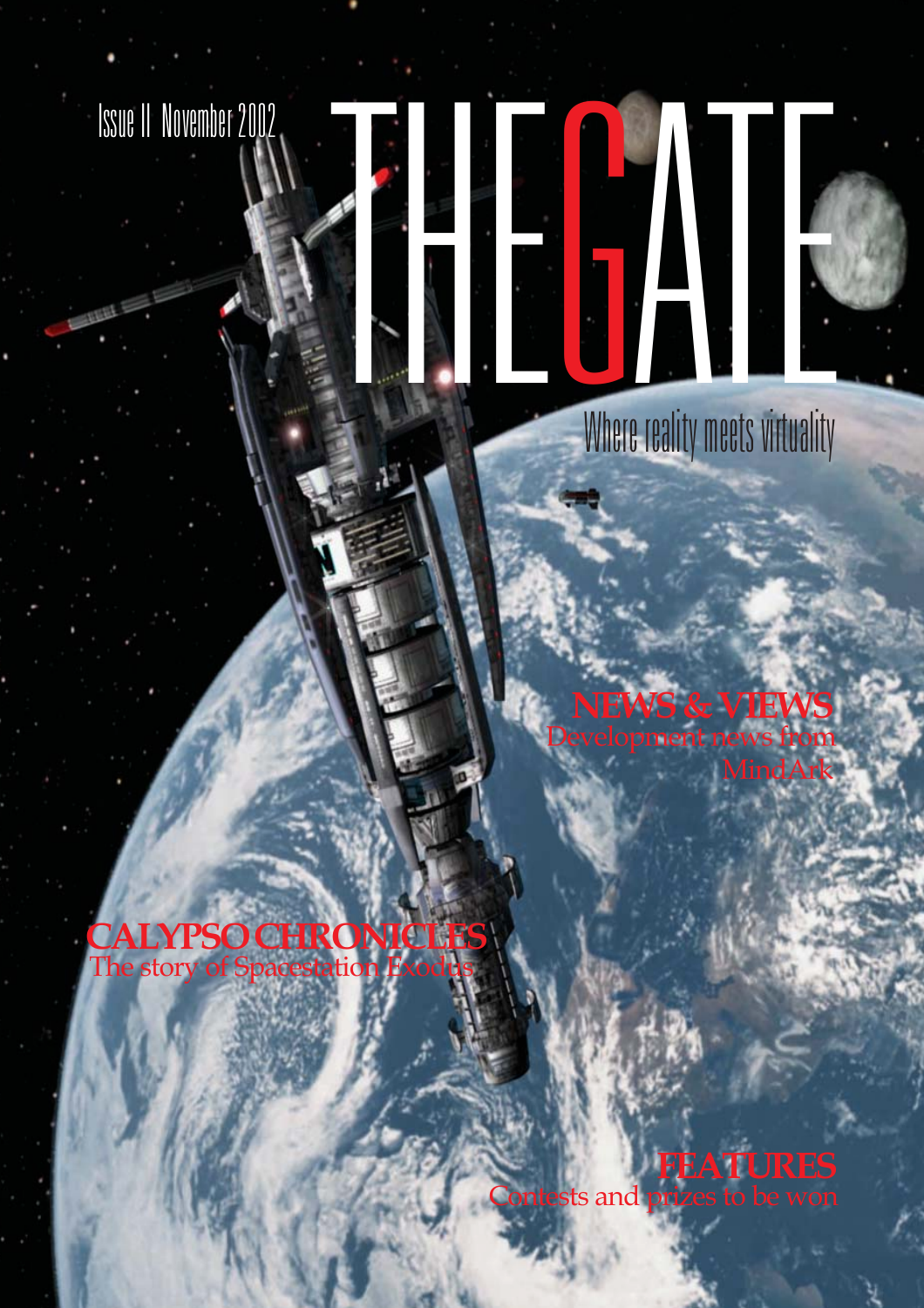## THE<mark>G</mark>ATE<sub>2</sub>

### THEGATE

Issue II, November 2002

### Editor

Stephanie Haines

### Writers

Frank Campbell Helen Praetorius Marco Behrmann

Illustrations Fredrik Andersson

**Portraits** Peter Alfredsson

### Picture Research

Helen Praetorius

### Layout

Stephanie Haines

### Design

Stephanie Haines Helen Praetorius Frank Campbell

### Managing Director MindArk AB

Jan Welter Timkrans

All rights reserved. All trademarks and copyrights recognized.

MindArk AB Järntorget 8 413 04 Gothenburg Sweden Phone: +46 31-607260 Fax: +46 31-136016 Email: fanzine@project-entropia.com Internet: www.project-entropia.com

Welcome back to *The Gate*. You like us, you really like us! I would like to thank my writers, my illustrators, and you the readers for your support and encouragement. Okay, that's enough of the Oscar speech references. Seriously, we did survive the reviews of our inaugural issue. Many of you loved it and wrote some very positive remarks. Others had constructive criticism and suggestions, which we also appreciate. We want to make this the best product possible. Keep the suggestions coming...

Well, it's November  $-$  possibly the most dismal month in Sweden. It's dark, damp and cold. November likely produces many of the same depressing feelings in many of our users around the world. That's where we come in. We are providing the wonderful, uplifting and highly entertaining pieces inside *The Gate* to keep you fulfilled and happy through all the dreariness.

This month we have included all the sections from Issue I, but we have a few new additions. This time around we have more development news, which is what many of you voted for in our Infobooth 4.0 poll. Some of you also expressed interest in a strategy guide, so our ever-popular community representative Marco Behrmann has provided some tips to Calypso. We also want to get you, the reader, more involved so we have two contests with a chance to win prizes.

We want to hear from you. If you have comments, criticism or contributions, send them to us at fanzine@project-entropia.com.

Step inside *The Gate* and enjoy!



Cheers,

Stephanie Haines Editor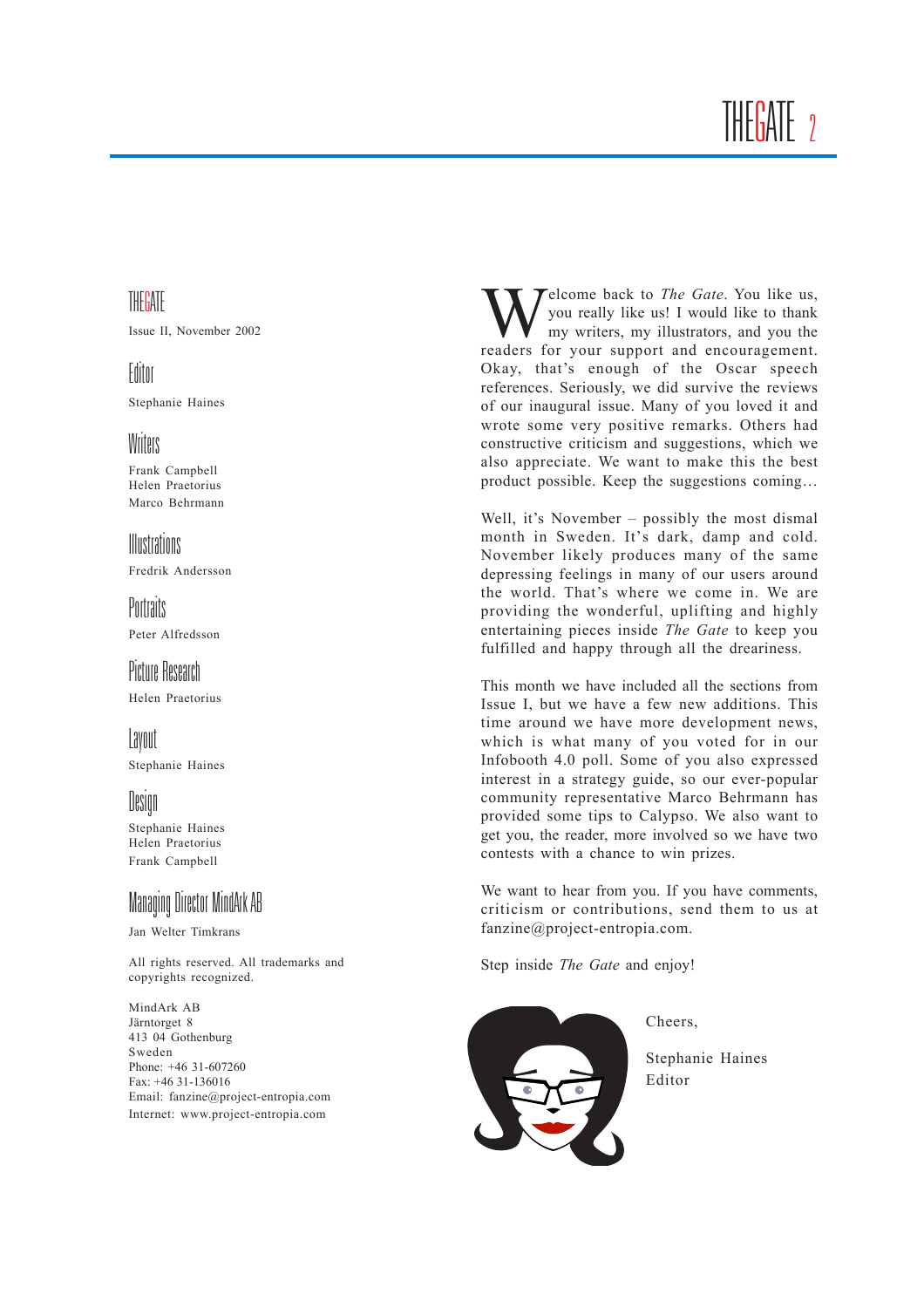# News and Views

The development of the Project Entropia<br>
virtual universe is moving along at an<br>
incredible speed as we prepare for yet<br>
another note<br>
This next one will be a major virtual universe is moving along at an another patch. This next one will be a major content patch as our community representative and content designer Marco Behrmann has mentioned in the past. We don't like to give ETA's, but 4.0 is scheduled to be sometime in mid-November. It will be full of new content additions such as:

• Societies will again make their appearance in the PE universe. In the beginning you will be able to register your society and accept or deny members. The functions will increase over time.

• Many new skills will be implemented. For example, when you shoot a pistol now, it won't only be your aim that will increase. We have added skills like Handgun, Combat Reflexes, Weapons Handling, and Aim.

• Statistics (attributes) like Strength and Agility will now function properly.

• There will be hundreds more of Calypso's existing lifeforms added. In our last patch, 500 creatures were dropped onto the landscape.

• Enhanced Pathfinding will also be implemented.

• More clothing items will be implemented.

We released a patch in late October, version 3.9. This was a stability and bug fix patch mostly. For those new users out there who aren't familiar with its contents, the most significant changes are listed below:

• A new avatar creation screen (new look required, but you get to keep your skills/ inventory).

- Infamous "deadshell" bug is fixed.
- $\bullet$  Quickkey update if you choose a function key that is not assigned, your currently equipped tool/weapon is unequipped.

• All newly arrived colonists will have the same brand of clothes.

• The item positions in the inventory are saved and not rearranged every time an item is moved/merged/split.

• New special effects involving death and revival.

• More sounds all over the board.

• Balancing done in the hunting, mining and crafting sections.

- Enhanced blueprint books.
- New Request Interface added.
- Updated Trade Terminal and Shops stock.

## **MESSAGE FROM**

THE<mark>G</mark>ATE 3



- More items added to the world.
- Improved support for some older video cards.

• Many creatures now carry more items and less actual money.

- The creatures of Calypso have moved around.
- Enhanced PvP Chat added.
- The Crafting process has been tweaked.

As for other developments, the team working on our communication system just completed work on the account queue. Thousands of old accounts have been recycled and made available, so Calypso will again be swimming with new colonists.

The Project Entropia sound crew is also swamped in its attempt to fill every inch of Calypso with sound. This is not an easy task because this is no small planet. After all the nature areas, like forests and lakes, are filled with sound, the city of Hadesheim will be the next project. The massive layering of sounds in there, mixed with the animations, is causing some lag. The emote system is still being refined as well. More sounds are being added, but many of the existing ones on your avatars will be altered slightly to make it all as life-like as possible.

As mentioned earlier, there will be more additions to the Calypso clothing selection after the next patch. There will now be coats/jackets for both men and women, skirts, and even high heels. Some of the textures have also changed. The entire system is being re-designed and rewritten so that eventually you will be able to change the colors and textures of your clothing yourself, if you have the right tool and skill. Keep reading PE Fashion in *The Gate* for all the latest information on Calypso clothing.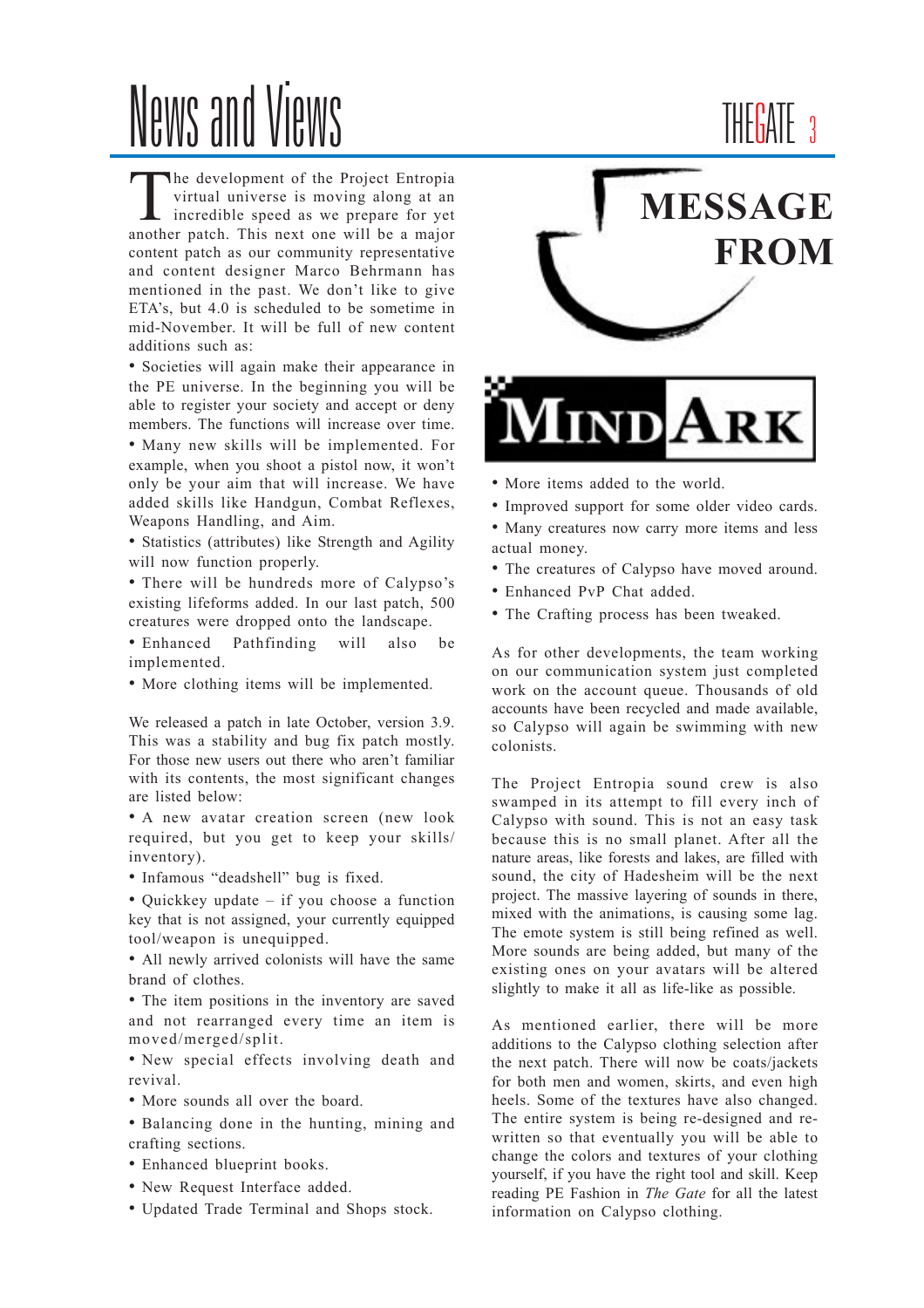# the editorial page

Wewbie, MMORPG, Avatar, PVP, Lag,<br>NPC, Mob, Cookie (not the one<br>When I first heard these terms. I had the NPC, Mob, Cookie (not the one you eat)....

When I first heard these terms, I had the same reaction as I did when I heard Swedish for the first time. Huh? Well, I am seven months into my job here at MindArk and I must say I've got most of the computer and gaming lingo licked. My Swedish still leaves a little to be desired though. Getting comfortable with the terminology was one small step for Steph, but it'll be a giant leap for mankind if I reach gaming guru status. Itís not an easy task. Let me explain...

I am a newbie (Wow, I'm using my newfound vocabulary). I have never played a computer game in my life, unless you can count Pong on my Commodore 64. Isn't that sad? I dabbled in video games a little. You know, Frogger and Pacman. Those were the days. But I was always happier playing house and Barbie. That's as far as I have ever delved into the world of role-playing. Games have just never been my thing, not until March of this year when MindArk hired me to work in the PR Dept. Then gaming became my thing.

Yes, I was hired to do public relations work, but I had to do some research first on the world of gaming. My first task was to read up on Project Entropia and figure out what exactly it was. I was not familiar with the idea of a virtual universe, let alone a Massive Multi-Player Online Role-Playing Game. The only roleplaying game I had ever heard of was Dungeons and Dragons, so I dove into the Project Entropia website to educate myself. It all sounded so interesting. I was shocked that this type of parallel virtual universe was in development. I had a pretty good grasp of the whole concept before I started working, but when I stepped into the MindArk offices, I knew I had so much more to learn. Everyone I met seemed to be some sort of technological wiz. Over time I came to realize it wasn't that they seemed to be, they WERE technological wiz's in graphics, programming and web design. They're gamers too. Many of them have told me they enjoy participating in PE along with other online games.

**ëthe newbieí**



I knew I had to play catch up to get to the gaming level they were all at, so I ventured into the PE virtual universe pretty much every day. In the beginning it was for research and testing purposes, now it is for pure pleasure. I love it. I am hooked. I had a blast just creating my avatar. It took me two hours to choose the exact look I wanted. I have been hunting quite a bit and now I am trying mining. I can hardly wait until apartments are implemented so I can decorate. Cool! I am learning new things every day. I know I have a long way to go to get into the PE Hall of Fame though.

I always had this vision of gamers as pimply teenage boys playing on their PC's day and night in a dark basement room. After my time here I have realized that gamers are pimply teenage boys...kidding! Gamers are men, women, boys and girls of all ages with different backgrounds and interests. It is a wide-reaching market that MindArk and Project Entropia are tapping into. And I am proud to be a part of it.

Stephanie Haines

Have you got an opinion you want to share? Send us your Letters to the Editor at fanzine@project-entropia.com.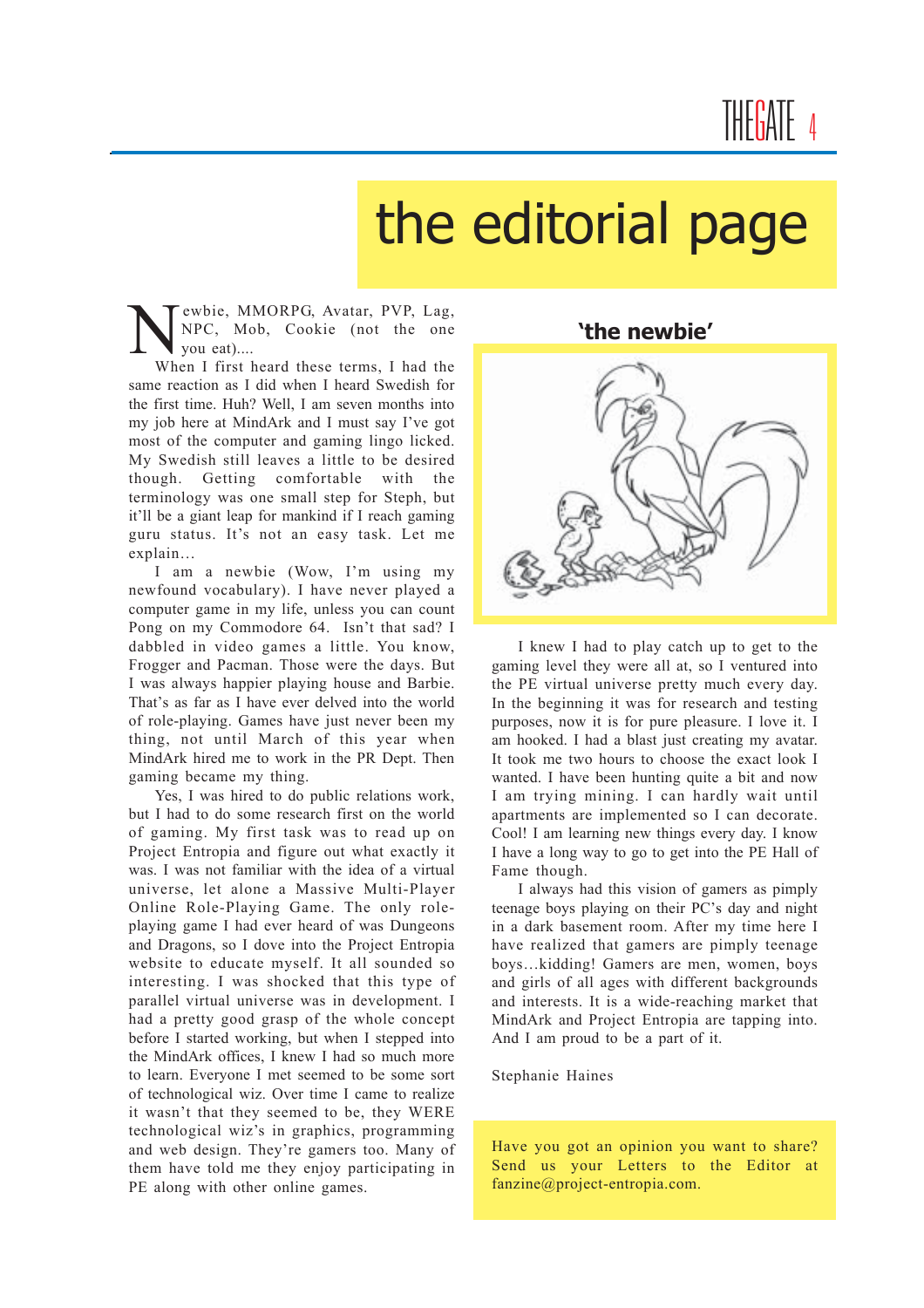



Frank Campbell

mET U @ 7?

I love it! The Short Message Service has really taken off in the last couple of years. In an even more compact and readily available form than

the Internet, it has evolved global communication and expression to a new level. Phone calls are expensive and take time, e-mails are a hassle unless you've got a laptop on your back all day, but  $SMS - that's easy!$ 

From almost any mobile telephone you can quickly key in a message and have it delivered to another mobile phone anywhere in the world in a matter of seconds. Allowing for a 1KB message to be sent anywhere, this micro communication is both quick and inexpensive.

Everybody's doing it. even the older generations, although they do admit that

they usually receive more than they send as they humbly confess to a little techscurity. Mothers and sons have re-established contact through the gauze of busy lives and teenagers make friends and meet dates across this invisible network.

The first SMS is believed to have been sent in December 1992 from a PC to a mobile phone on the Vodafone GSM network in the UK. Since then, SMS has become a success that nobody in the mobile industry had expected. While

originally marketed for the executive world, today's advertisements are energetic and colorful and aimed at those who adopted SMS as their own  $-$  youth. Thankfully youth is as youth does, and it wasn't long before they tossed out the normal rules of writing for their own abbreviated code, the ultimate symbol of which must be the world famous smiley :-)

Credit for this creation seems to rest on the shoulders of one Scott E. Fahlman, a computer scientist from Pittsburgh, USA, who on September 19, 1982, came upon this clever method of expressing an emotion through the beloved ASCII character system. If you're interested in a little digital archaeology, head over to *http://www-2.cs.cmu.edu/~sef/ Orig-Smiley.htm* where you can read the original message and how it was dug up only recently.

The future promises us further development with EMS (Enhanced Message Service) allowing icons, pictures and melodies and even MMS (Multi-Media Message Service)

giving us extended cross media capabilities. With predictions for mobile phone users reaching 500 million by the year 2003, its place on our communication palette seems secure.

I love that 'Joe Public' knows what's best for himself, I love that young people throw out the rules and that old barrels of stagnant English get nervous.

C U L8r :-)

**Ever wonder whoís really behind the avatar? Well, if you surf into the community section of the Project Entropia website you can join the ever expanding population of PE enthusiasts from around the world and get to know some of your favorite colonists better. Just get to: www.project-entropia.com and hit** the **'community'** button.



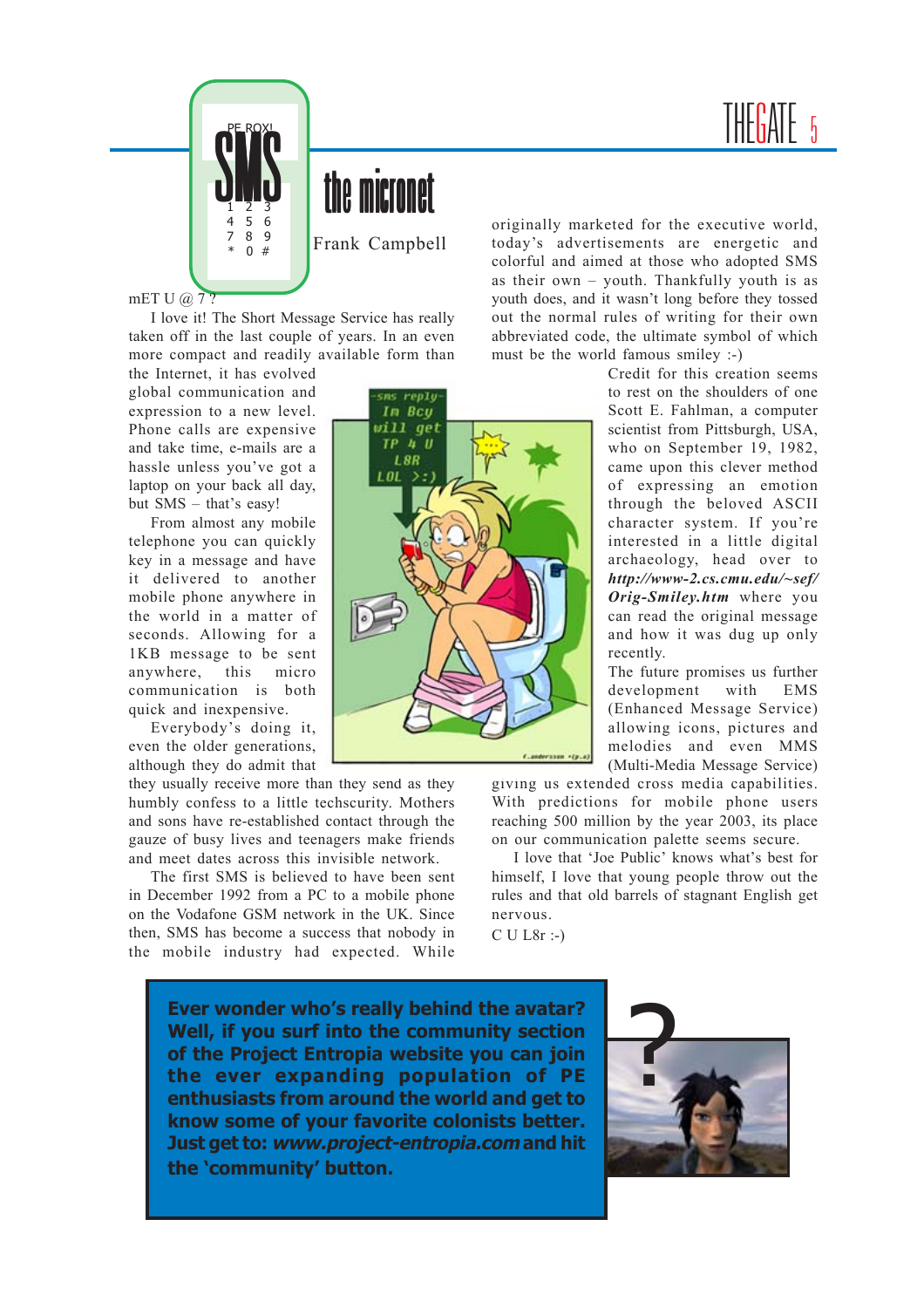### IHFIAIF 6

### meet mindark

Helen Praetorius

Meet the lovely Ling Liu.

Q: Where are you from? A: I'm from a place called Shija Zhuang in China. (I have actually been there myself  $-$  beautiful place)

Q: What brought you to Sweden? A: My husband came here to study and when he started working, I joined him.

Q: How long have you lived here? A: Five years.

Q: You look very young. Let me guess, 30? A: I'm 42 years old.

Q: What do you do here at MindArk?

A: I'm a database programmer and I work in the server group.

Q: Can you explain exactly what that means in simple terms?

A: I take part in the development of the operator tool, economy server, game server and account queue system. I write many DAL functions that the applications need. In the operator tool I add many functions that, for example make this operator tool run faster and easy to use. I also replaced the factory technic with the DAL technic.

Q: How long have you been working here at MindArk?

A: I have worked here six and a half months.

Q: What is the best/worst part about your job? A: The best part is that I'm very interested in it; the worst part is the lack of physical exercise.

Q: What do you think is the most important thing when you build a virtual world? A: The most important part when you build a

virtual world is to attract the users. It must not be too difficult to learn for new players, but must also be kept interesting for the veteran players. Q: What do think makes Project

Entropia unique? A: The various techniques such as

sound, music, colour picture figures and the exciting plot make Project Entropia unique.

Q: What is your favourite feature in Project Entropia?

A: That it is possible to make a figure (avatar) the way you want, buy different clothes, weapons and actually choose the monsters that you want to shoot. The most interesting thing for me is that it is possible to make an appointment with friends to play online and meet at a certain time and place in the virtual world and play together.

Q: From a female point of view how do you think women will perceive Project Entropia?

A: They will be impressed by the design, but I think the possibilities to use their imagination by creating a unique look, expressing themselves through different clothing, and socializing with friends in world will make them come back all the time.

Q: What is your favourite thing to do in your spare time? It must be something active because you have to sit all day!

A: I like playing table tennis.

Q: Anything else that you would like to share with us?

A: I want to work hard with the others here to make Project Entropia better and better by implementing new technologies and more functions.

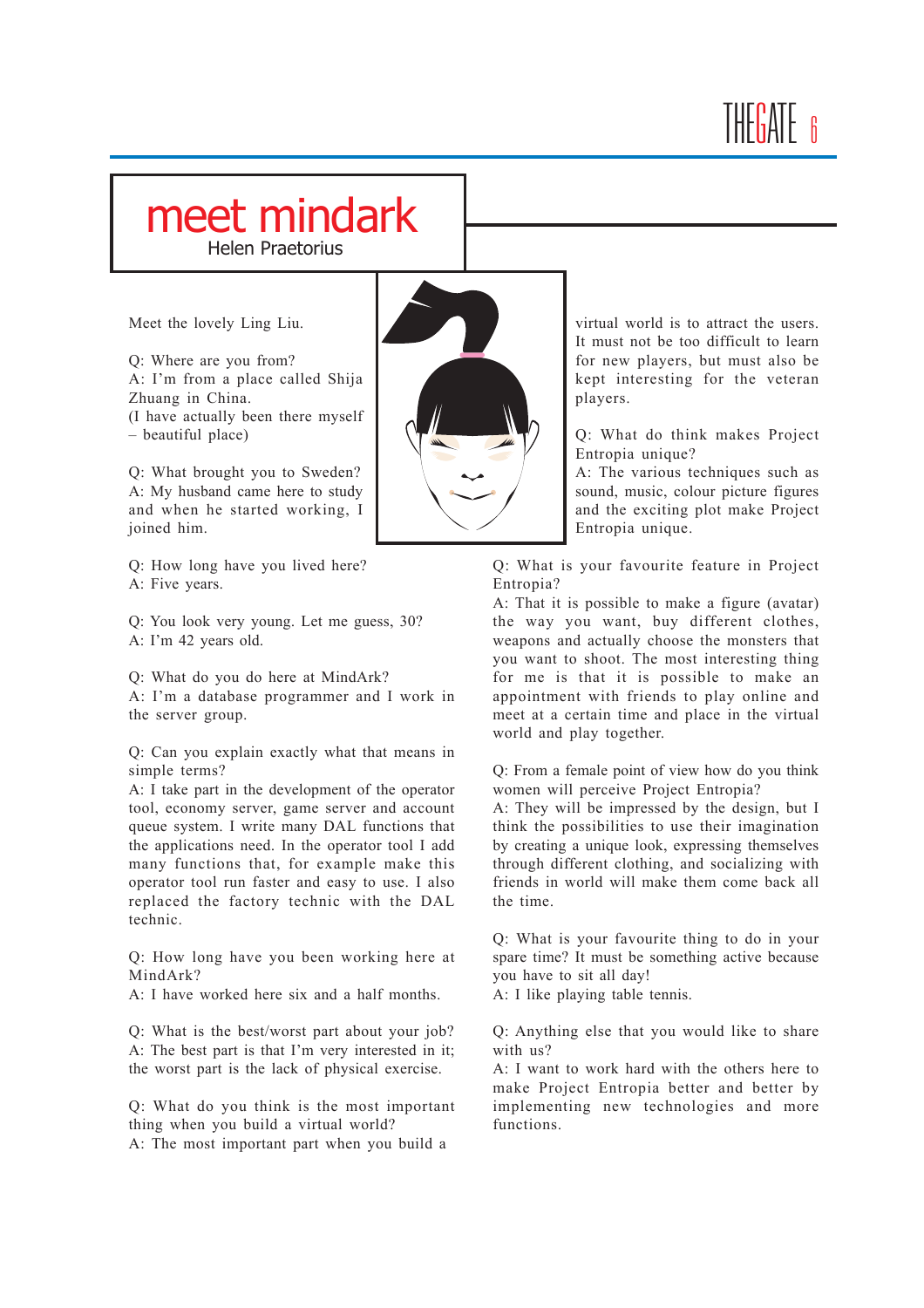

## My Role As An OP Samuel 'Melchior' Karlsson

ello everyone. I am<br>
usually known as<br>
Melchior when it usually known as Melchior when it comes to PE. Well, when it comes to real life too. Anyway, I visited the MindArk offices on a Friday, to meet with Thommie (the Web & PR Manager). Since I've been acting as a chat-OP on the PE irc-channel from time to time, and they wanted to make it permanent, they thought it would be nice to actually meet me in person. That, and that I suck up... No wait, not that.  $\phi$ 

After arriving and announcing my presence, Thommie came walking down the hallway after a minute or so. He looked much younger than I thought. That might be because he has a suit and tie on his community picture, which made me fear he was one of those 'proper' businessmen. But he, and most of the MA people, were actually young and enthusiastic. It will be nice to co-operate with them, even if it's only as an OP. Some sort of order is needed in our chatrooms.

The whole thing actually started as a joke between Julien (the web developer) and I.

Back in May when we went into the open trial, and everyone was screaming for accounts, I asked him how he managed to survive looking important with his @ (administrator status). He responded with something along the lines of, "Why don't you see for yourself?" I nearly typed my fingers off that day, answering questions about how the game play was, which things were in, and how they worked. I don't think I've seen that many newbies in my whole life. ;) But it was loads of fun.

I seem to have impressed Marco and the gang, because they have now appointed me a 'sort of figurehead' of the channel, in a ceremony involving devouring a can of Jolt and beholding of the holy altar, the servers. Note that I don't work at MA or anything. I am still a tester, in all respects.

In my role as an OP, I'll change the topics to include important things (mostly about server downtime, patches and statements), make sure people behave somewhat properly, and generally keep track of where things are located. Even if I don't know everything, and I don't have a lot of secret info from MA, I will try to help you. Don't be afraid of looking stupid with your questions either. I look rather stupid too from time to time, so I don't mind. ;)

### THE<mark>G</mark>ATE 7

I usually live in front of my computer, but my online times differ a lot from day to day. I go to school a bit too, and I have to sleep sometimes. I do live in Sweden, so you can generally go by the MA time counter on the front page of the www.projectentropia.com website to see if I might be awake. Or just send me a personal message or a mail, and see if I respond.

I will also, in the coming future, supply MA with a stream of questions and suggestions, in an attempt to make PE a bit more community-friendly, and clear up the question marks most people have about things.

 $(PS, they've got a X-wing box)$ in the hallway! \*swoons in FFIV style\*)



Donít forget that support is always available 24/7 for Project Entropia. E-mail your questions or problems to: **support@projectentropia.com** or ring direct to: +46 31 137567 to get all the help you need.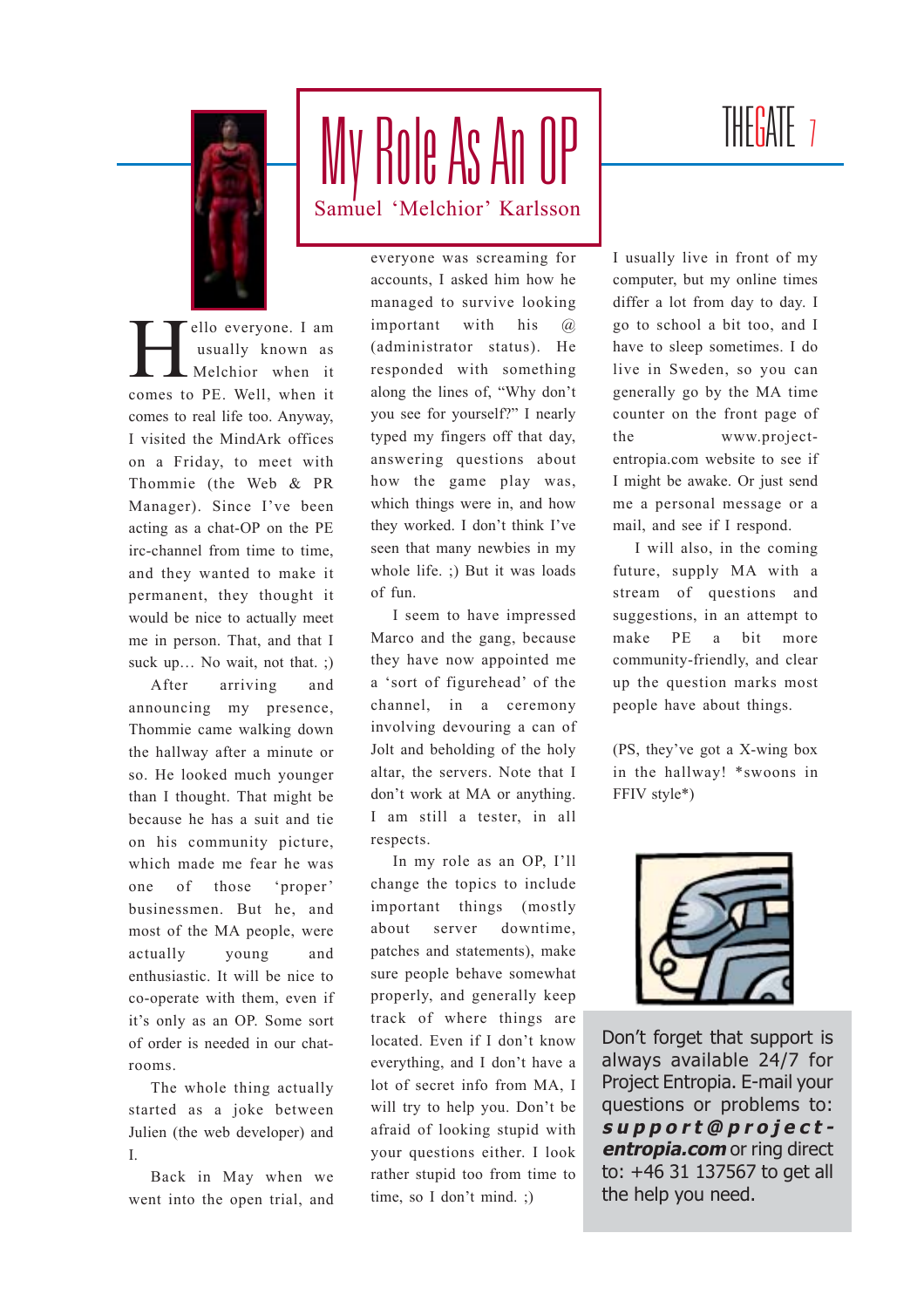# *The Diary of Ero Hartstenner Part II*



The first thing that struck me about Lt. Entenak was her looks. Her shoulder length blond hair fell perfectly around her face, framing her flawless skin and hazel brown eyes. She had an athletic build and a strong handshake the evening we met on top of the Kordex building.

"The Chancellor has been very impressed with your negotiating talents," she began. "He would greatly appreciate your help with a very sensitive issue." We strolled over to the edge of the building and looked out over Old Rome glittering in the orange light of early evening. She continued, "He would like you to travel as his official representative to the Corporate Alliances headquarters at Abulfeda on the moon." I looked over at her; this was a great

**Frank Campbell**

opportunity  $-$  the Chancellor's representative  $-$ I couldn't have wished for more. She kept her gaze on the city, "The Chancellor wishes to settle the tension between the Federal Empire and the Corporate Alliance and has outlined a plan for mutual benefit through cooperation." She turned and began walking back towards the stairwell to the roof, "These documents detail that plan and you should familiarize yourself with them before you go." "When is the meeting?" I asked. "In five days."

We returned to street level and exchanged farewells. I felt elated. "By the way," she said, "I will send someone to meet you at the shuttle port with some extra information about the board members and a little gift from the Chancellor to Ibhan Asthejt. They were friends at university you know." "I didn't know that," I said. "Will I have a chance to meet the Chancellor sometime?" "Certainly, we'll organize something for when you get back" she said as she buttoned up her coat. "I know you won't disappoint us Mr. Hartstenner."

I sat on the balcony that night reading the plan; revenue sharing for the Alliance in return for the

Empire's security and logistic support. I felt optimistic about the proposal and enthusiastic about my part in it. I also thought about how I didn't want to be on my own anymore. I wanted to relax. I thought about Lt. Entenak.

Shuttle rides make me nervous – something about all that raw power. I distracted myself with the board member biographies on the way. Interesting people, smart people. If this proposal goes through, I thought, Earth could begin to recover itself. In my fervour I even imagined we might hear something from one of the Odysseus Probes.

It's always amazing to see Earth from the moon  $-$  so majestic, so colourful against the dark felt of space. After eating and freshening up I was led to the main complex and to the boardroom where I met the assembled executives. Things were suddenly not so simple. The proposal was met with suspicion.

Why should there be any revenue sharing? Don't we already pay taxes? What dangers exist? How will the Alliance make money? Why can't the Chancellor just look after politics and leave commerce alone? My head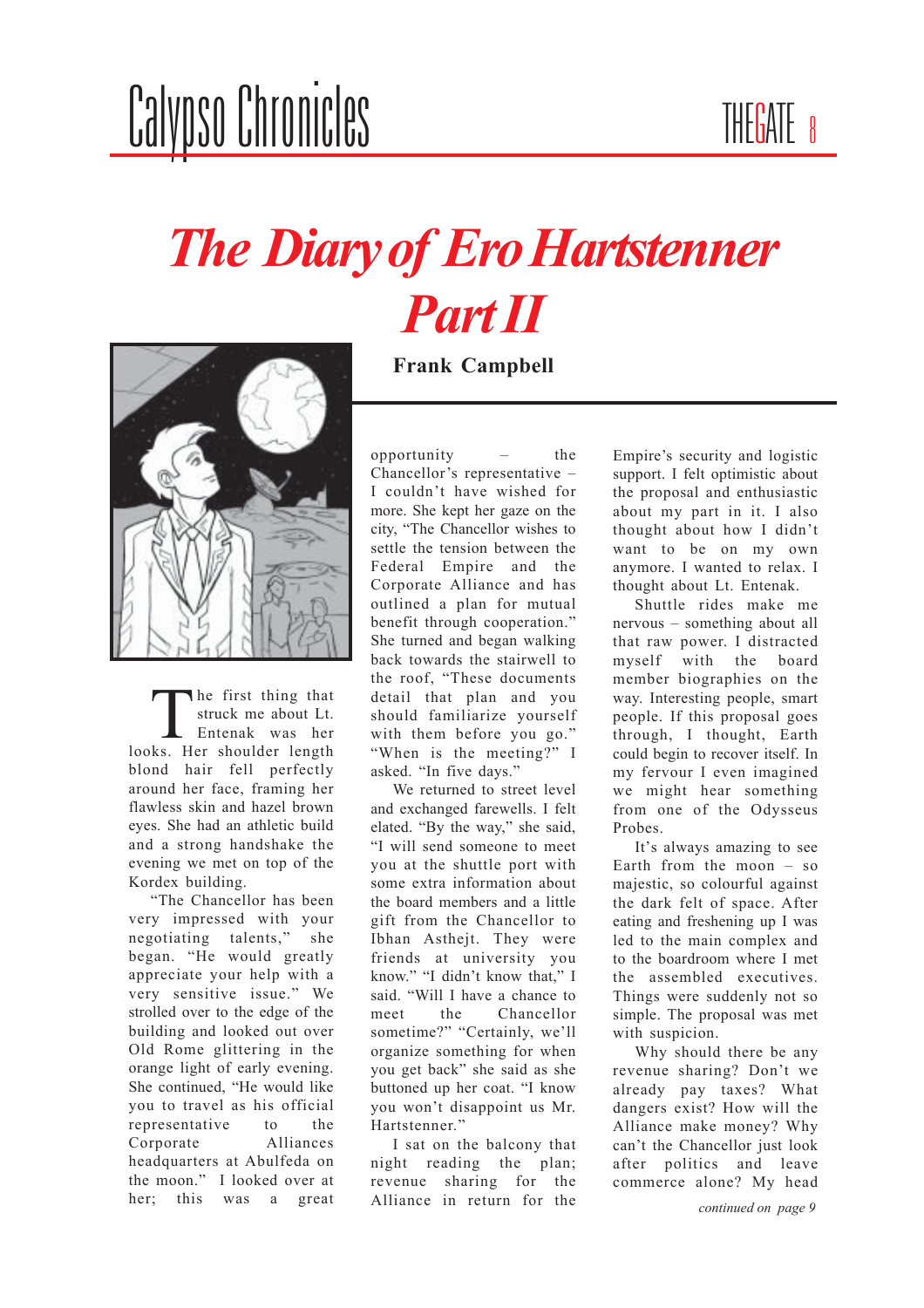### THE<mark>G</mark>ATE 9

began to spin. The air felt warm from the friction in their words. All I could think was, "I know you won't disappoint us Mr. Hartstenner. The Chancellor has been very impressed with your negotiating talents." I focused, refocused, concentrating on their arguments for almost two hours. I assured them I would speak with Earth that evening and relay their concerns.

I felt silly approaching Mr. Asthejt with the Chancellor's gift but I was committed to my duty, and it did ease the atmosphere a little when I presented it to him. I gathered my papers through a total silence, bid them good evening, and left the boardroom.

My heart felt heavy as I headed down the hall. How could I reconcile these parties? Was I given an impossible task? I wanted to succeed so badly.

Suddenly there was an enormous crash  $-$  the building shook. A shuttle must have hit the complex, I thought. My heart began to race. I started to run back the way I came. I saw the boardroom. Thick black smoke was pouring out into the hall. The heat was intense. I stood there in shock...

To be continued in the next issue of *The Gate*.



# NOVEMBER REV

#### **The Omegaton M2201**

Value: 3 PED Weight: 0,6 Energy Burn: 1 Damage Burn: 4

ell, like most new colonists arriving on Calypso I had nothing. When I boarded the star cruiser from Earth I was issued with standard Federal clothing and basically that was it. I had 6 PED when I landed on Calypso.

There wasn't a lot available to me when I checked the trade terminals and I almost panicked when I realized that I would have to create an entire existence from 6 PED. Either I was going to have to join the hoards of beggars around the cities and outposts or I was going to have to be smart. I thought smart.

I bought myself the cheapest weapon available in the trade terminals  $-$  the Omegaton  $M2201$  – for 3 PED. I also purchased 2 PED's worth of pistol ammunition. The weight of this weapon was absolutely nominal and even its energy burn was quite low at a rating of just 1. Now I wasn't under any illusion about this weapon. I had heard stories of very large and brutal beasts out in the wilderness and I wasn't planning on approaching

those with my little peashooter. In fact, the only thing I planned on going for were animals roughly the size of a swollen pea, and thankfully for me there were a few.

My first encounter was with a fugabarba, which fell easily at my feet. I continued with my 2000 rounds of ammunition and successfully hunted chirpy, gibnib and merp, and after a couple of days of hunting, and of course a certain measure of luck, I managed to amass almost 9 PED in loot. Now I know this doesn't sound like much, but together with the 1 PED I had left from my original savings I now had 10 PED.

My skill in 1 handed ranged weapons had increased during this period to 7, which meant my shots were getting more and more effective.

I then hung out in Atlas Haven for a day or two and sold my Omegaton M2201 to a considerably richer colonist who paid 5 PED for it. Maybe it was fate but he hadn't got as far as a trade terminal yet and I guess that's the law of the open market.

Anyway, the whole story comes to a close with me now having 15 PED, which gave me the opportunity to move up a rung on the social ladder and equip myself with a complete mining pack. I was glad to get out of the hunting game and get a chance to make a better life for myself on Calypso.

Lamoghoni Sabage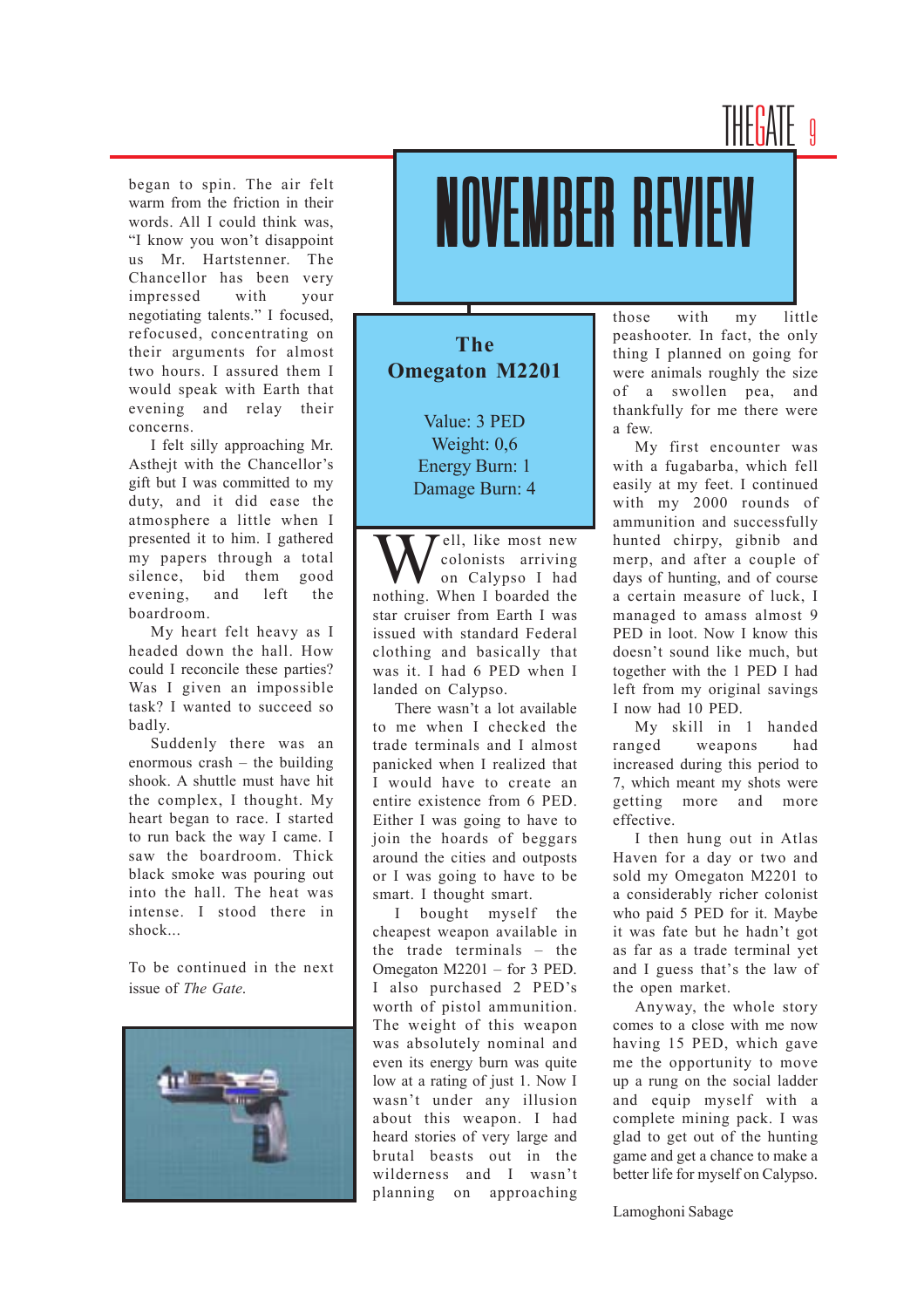## THE<mark>G</mark>ATE

First Impression - we all get it looking at<br>somebody for the first time. It's a feeling<br>hard to describe and it varies from somebody for the first time. It's a feeling hard to describe and it varies from individual to individual. Does the first impression affect the way we perceive a person? Most likely. At the end of the day it doesn't matter if you are in the real world or in a virtual world. However, in our virtual world Project Entropia we let everyone experience the same first impression, clothing wise that is. Let me explain...

All newly arrived colonists will have the same brand of clothing .Why one might ask? Our wish is for everyone to be equal when he or she sets foot on Calypso, so each settler receives the same newbie outfit from the Federal Empire. It is called the Colonist Standard Issue Suit. This becomes the colonist's first possession because regulations prevent any personal belongings from being brought to the planet. The rule is strictly adhered to, as it will minimize the risk of contaminating the environment. Colonists must also experience a medical examination and a disinfecting procedure before receiving the suit.



The Colonist Standard Issue Suit might not be the coolest ensemble on the market, but it sure is comfortable and practical. It is a light and agile two-piece outfit made of soft Thermal OmniFlex Fabrics and Micro-optic Fibres. This is a very sensible design and it is part of the standard line of smart CommuniClothes. These clothes carry built-in sensors and transmitters to help colonists keep track of their own vital signs. You can be certain that your new suit will keep you completely protected from the less pleasant aspects of Calypso's natural environment, such as rain, cold or heat. Although this outfit is very cheap to manufacture and is mass-produced, it still meets all the demands required to survive on Calypso. That is why it is given away to all new arrivals!



Your newbie outfit may look like everyone else's, but there are other ways to express your individuality. Why not go wild in creating a flashy hairstyle to make your look a bit more personal? Here is your chance to be featured in next month's issue. This month, we are in search of the funkiest hairstyle on Calypso. Let your imagination run wild and send us your screenshot to fanzine@project-entropia.com. Both your time and effort will be acknowledged. We will take that into consideration when we make our choice. The funkiest hairstyle will be published in the following issue of *The Gate*. Watch for it.



Helen's Tip of the Month If you're looking for an addition to your wardrobe, stop by Cult Clothes in Hadesheim for the biggest selection of Calypso fashion items.

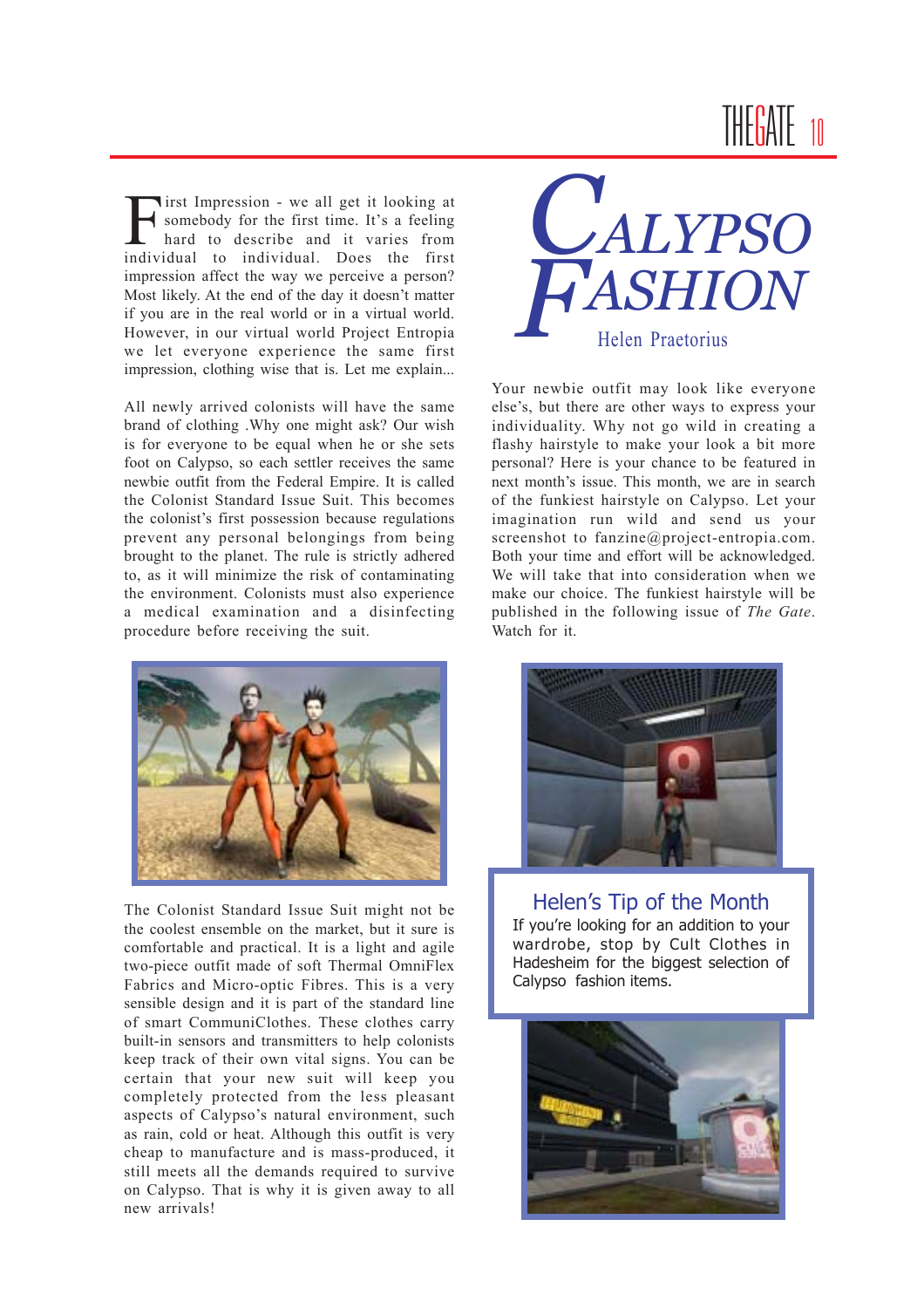### THE<mark>G</mark>ATE



# EXODUS: PAST, PRESENT & FUTURE

Stephanie Haines

The Space Station Exodus<br>
is the future home to<br>
Calypso's news is the future home to Calypso's news network, EBN.

EBN approached the Federal Empire and \*Omegaton Industries to ask permission to build its news studio inside Exodus. It was appealing to EBN because it had the perfect location, an eye over Calypso, where one could see all. However, the snace station has recently been off limits to civilians. The Federal Empire and Omegaton Industries agreed to speak with EBN about its proposal and after months of negotiations, an agreement was settled upon for an unspecified amount. There has been speculation that the financial burden of the ship was becoming too much to bear and EBN offered a significant amount of money to rent the space.

The Exodus is an historic vessel, the first colonizer class spacecraft of its kind, built 150 years ago. It was used in one of the most daring projects ever designed, which expanded the Federal Empire

outside colonized borders and past known frontiers by bringing the very first human settlers to Calypso.

The idea belonged to Omegaton Industries, but was such an enormous undertaking that the Federal Empire had to lend financial assistance to get the Exodus Project off the ground. Its goal was to carry more than a thousand settlers to the hills of Calypso using the largest Jump Rail ever constructed. The giant vessel Exodus took three long years to build and when it was finally ready for launch it was hyped by the Interstellar media as 'The Great Exodus'  $-$  another milestone in human history and the dawn of a new era. It took two years before the people in the Federal Empire heard from the Exodus again, but when they did, it was to announce the first human settlers had successfully been transported to Calypso.

Exodus continues to serve humankind to this day after continuous maintenance, upgrades and reconstruction. It is an important symbol to all

citizens on Calypso. Exodus now functions as an Orbital Command Center and docking bay for the FIF fleet. The Federal Imperial Force is the space fleet that is currently deployed in the solar system to patrol and intercept any enemy space vessels. Exodus also contains several imperial institutions:

ODESSA(Offensive Defensive Exodus Space Ship Alpha) is name of the main section of the Exodus Space Station. In the event of an emergency, it can be detached and serve as a medium space ship with combat capabilities.

ODIN (Orbital Defense and Interception Network) controls the orbital planetary defense satellite network around the planet as well as the Stellar Sensor Grid that scans the star system and outer space.

OCTAGON (Orbital Central Tactical Administration and Global Observation Network) is the central planetary command center for the imperial administration located on board the ODESSA. The command center can be detached and flown to safety in case of an emergency.

EBN (Entropia Broadcasting Network) will soon be added to the list of Exodus inhabitants.

Stay tuned to *The Gate* for more information on EBN. Coming soon!

\*Omegaton Industries was once known as Omegaton Interstellar. The corporation's name was changed after the financial reorganization that saw the Federal Empire come on board.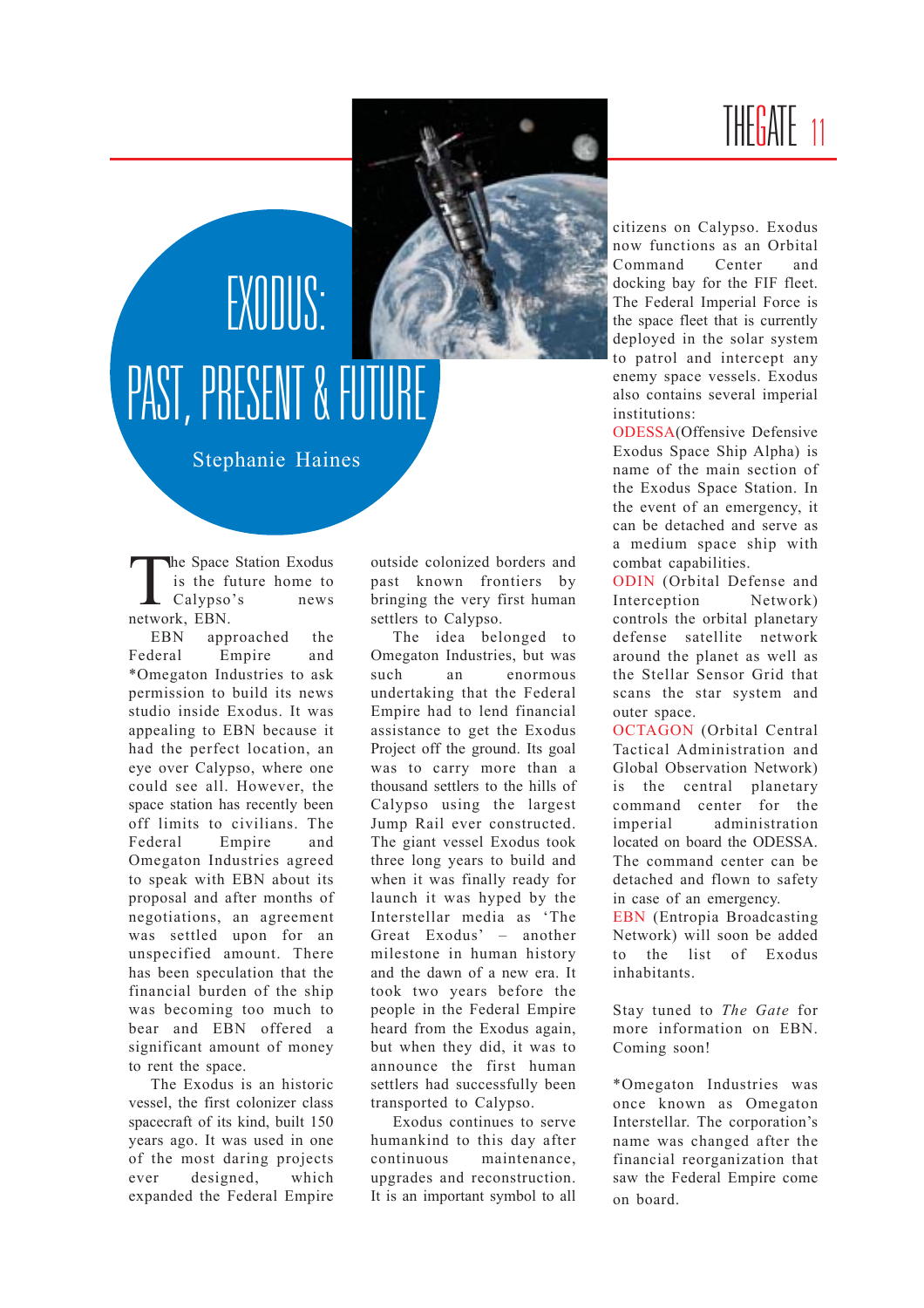



#### A few pointers to Calypso

What are the paths to prosperity and fortune on Calypso? Which route is the best? *The Gate* grabbed ahold of a stressed Marco Behrmann, the content designer for Project Entropia, and asked him for some advice for the would-be colonists out there.

**CHAT**– See to it that you gather information. Always listen to people talking, to gather snippets of useful info. I have heard many interesting pieces of info that way. Where is the monster X or the ore Y? That info is in plain sight - it just takes a little snooping around.

**BE POLITE** – Don't you hate it when some loudmouth comes up and says "HEY! GIVE ME MONEY!" You just wish Player-Killing was in and you could drill several holes in the annoying person and then choose "Emote - Snicker". When you speak to other participants, be polite. Use civilized language, do not curse, do not SCREAM, and do not get angry because you do not get money for nothing.

**CHOOSE THE RIGHT TOOL FOR THE TRADE**  $-$  In the beginning, you will miss more often and you will also deal less damage until you gain skill. Therefore, a cheaper weapon that consumes less energy cells per pull of the trigger is recommended. Of course, you can't hunt an

Atrox or Araneatrox with a max 4 Dam pistol, but hey, who says you have to? Concentrate on the easier monsters in the beginning to gain skill.

**DON'T DIE** – Right now, death is cheap on Calypso. The only thing it costs is time. It is not fun to run to a revival terminal just because you attacked the "wrong" monster. Examine and learn what the monsters are capable of. Don't try to powerfist an Atrox to death.

**BUILD SKILLS - Project Entropia rewards skill** development. Do not try to be an expert in every field at once. Concentrate on one field and aim to be the best there is in that field. All areas of profession have pros and cons, rewards and setbacks.

**TRADE WISELY** – The trade terminal offers basic items and accepts items at a minimum value. Most items not sold by a terminal are worth more than the PED value attached to it. To a serious hunter, what is the right price for a rare rifle? Probably a lot more than the value in PED, as it is a tool that makes him better at his trade. Never sell items to the trade terminal, as you almost always can make a better deal trading it to the right live participant walking the surface of Calypso.

These are some of the hints I can give. I hope to see you all on Calypso. And if you find an Omegaton M61 A5, I am interested in buying. ,-)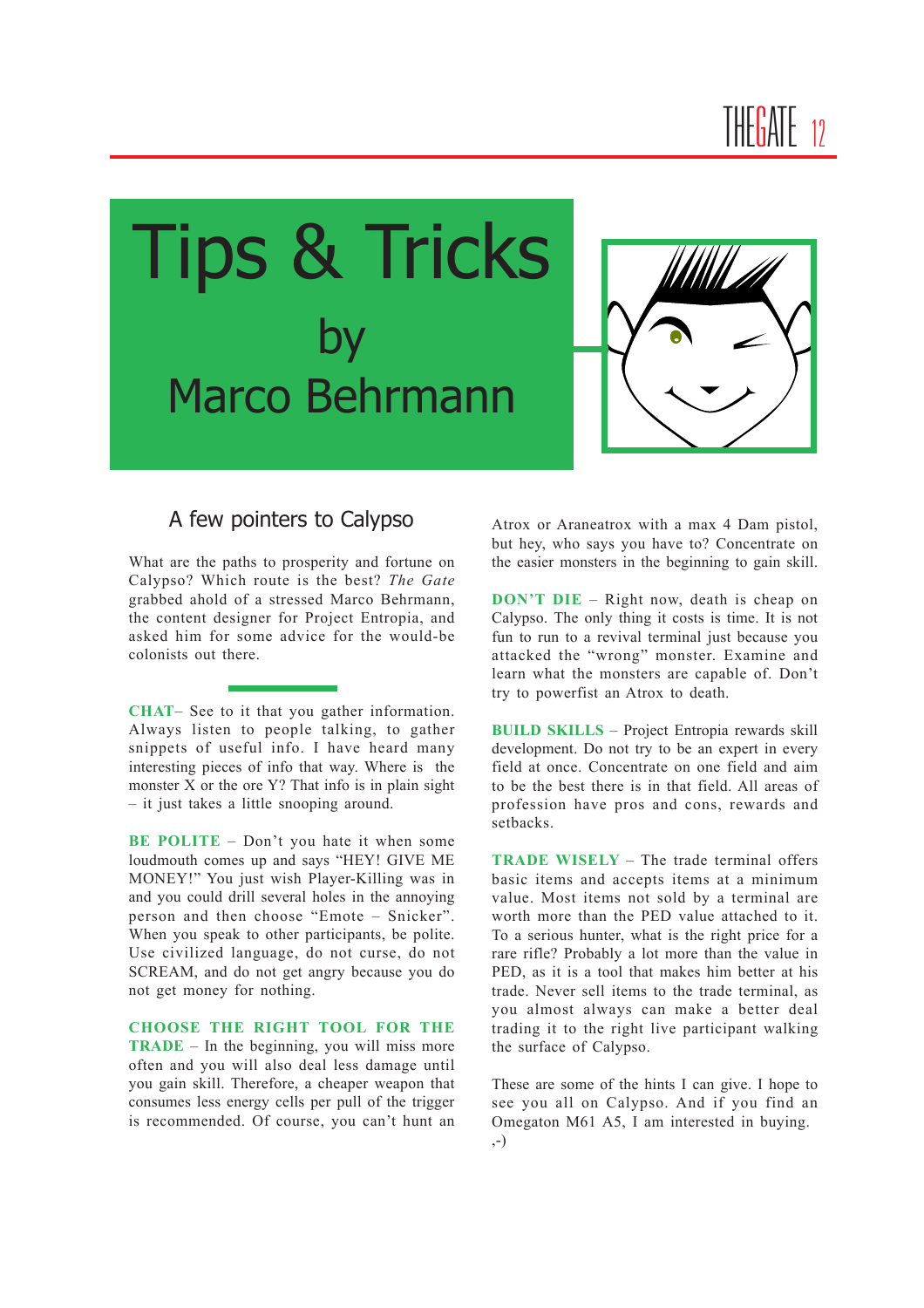THEGATE 13

TRAVEL GUIDE With

Helen Praetorius

### **A Volcanic Experience**

In our first travel guide we took you to<br>an area in the Erebus region called<br>Billy's Spaceship Afterworld. We briefly In our first travel guide we took you to an area in the Erebus region called mentioned the mighty volcano peaks, but are you curious to know more? Ever wanted to journey and explore a volcano? Wonder what it would be like to hike to the rim of one? What sights will await you at the crater's edge? Will you gaze into a deep, smoldering abyss or be dazzled by a beautiful lake? Satisfy your inquisitive mind and experience Calypso's own Mount Cerberus!

ìThe name Cerberus is taken from Greek mythology. Cerberus was a huge and savage dog with 3 heads, which guarded the entrance to the underworld. He was the offspring of the Echidne and Typhon".

The volcanic region lies in a part of Calypso that is quite far away from the cities and the crowds. It is situated south of the industrial city of Hadesheim. The great volcano, Mount Cerberus is located right in the middle of Erebus. It has become notorious for its three giant and very distinguished peaks surrounding the crater dome. Fortunately for all of you, the volcano is inactive at present. However, its activity in the past has made the region very rich with minerals, so there is plenty around to find. The volcano crater itself is covered in very thick jungle-type vegetation, an area many species of wildlife call home. The Teffoider and Afroxer are two creatures you may come across while exploring the region. Without giving it all away it is also a great place to become one with nature, with a few surprises awaiting you...

Another way to experience this area is to take a walk around the beautiful Hazardous lakes. They are located in the surrounding landscape of the volcano. The bay also embraces the rush of water run off from the neighboring mountains.

If you love nature, this outdoor paradise can spark your sense of adventure or it can provide simple serenity. Mount Cerberus and the entire volcanic region are well worth visiting. What are you waiting for? Grab a friend and take the journey.

That's it for now. Stay tuned for more hot travel spots in the next issue of *The Gate*...

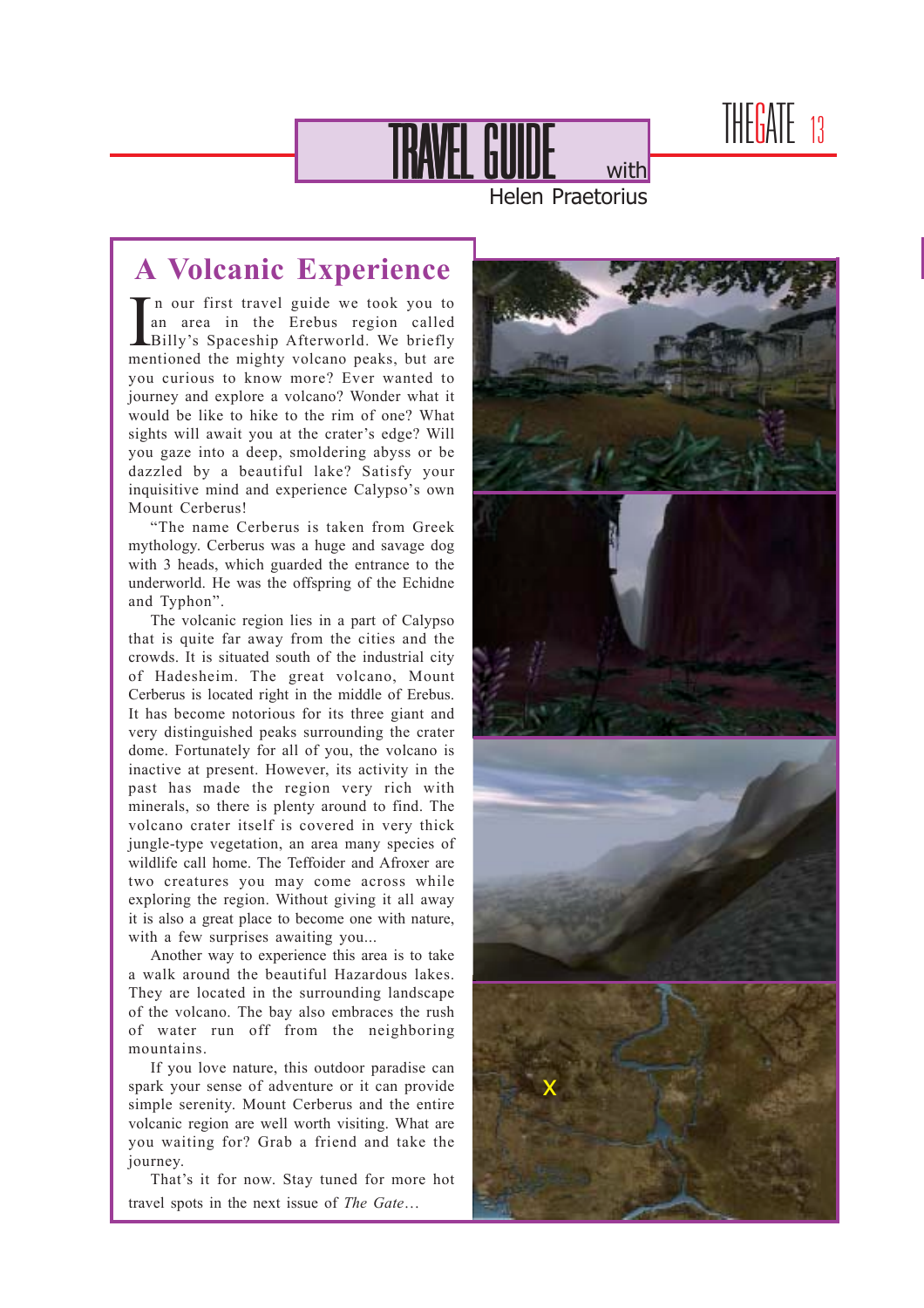

Tithout being patriotic I would like to introduce you to a Swedish society in Project Entropia – the Swedish Explorer Society.

The society was created by the remaining Swedish colonists who came to Calypso with the colonist ships from earth. They rapidly spread across the planet's surface and started to build mines and settlements where they found minerals and resources in order to be able to develop new mechanics and equipment. Slowly the colonists discovered that the planet was not as perfect as what they had thought initially. The settlers dealt with harsh living conditions and the threat of attacking animals. All the different communities worked together using their resources to construct more powerful weapons to protect themselves. Robots were also assigned to guard the settlements. But one day the robots suddenly turned their back on the colonists and left the society scattered across the planet. The colonists had to hide in fear of what the robots might do to them.

Many years later, the groups of survivors have finally rejoined, and this time with great success. They have started mining and manufacturing different items, and are slowly growing stronger to become what they once were - a society with hope and faith for the future.

The Swedish Explorer Society's motto is for everyone to fight for the same goals. The youngest council member once said, "To fight for different goals only contributes to problems. If everyone would fight for the same objective they might get further and even reach it".

The group's founder Christer says that phrase became the group's leading star into an unknown future. "We want everyone to be able to live without the fear of being frozen out. That is our main goal  $-$  to have a society where you are able to test your abilities with things you like and, at the same time contribute to the society's prosperity. S.E.S values cooperation friendship and knowledge and once this is accomplished, any goal can be reached.

Christer came across Project Entropia when he was searching the net for a good game with an excellent story in it. He joined soon after. When he discovered there was no Swedish society in Project Entropia, he decided to start a thread about this in the forum and people noticed them almost immediately. "Looking at our society, I see it as something binding people together", says Christer.

Currently S.E.S. has 32 members and a steady stream of newcomers who want to join. There are no specific requirements to join S.E.S. If you live in Sweden and speak Swedish, you are welcome to join. They do not want to create an elite society where you need to carry out tests and prove that you are worthy of joining. They believe that every person who joins S.E.S can assist in building a better future on Calypso. Not all members are active at present for obvious reasons; some of them are waiting in the hibernating chambers to wake up and once again wander Calypso.

The S.E.S. has a council of four members who rule the society; none has absolute power to prevent abuse. The council consists of a group of members who were the first to show similar values. Below them, they have members in charge of areas such as hunting and mining. Each member is welcome to come with suggestions and questions about the future of S.E.S. It is the council's obligation to listen to every one of them. Their belief is that a united society will go further than a society ruled by one person.

ìEven the smallest group of people can change the course of the future," says Christer. ìSo keep things going MA and thanks for a great start on a game that many of us will enjoy for vears to come."

You don't need to be Swedish to appreciate the different values that S.E.S. stands for. The societies in PE should open our eyes to different ways of thinking within this virtual world and perhaps in the real world too.

If you're interested in joining, log onto the society's website at www.ses.makes.it

**By Helen Praetorius**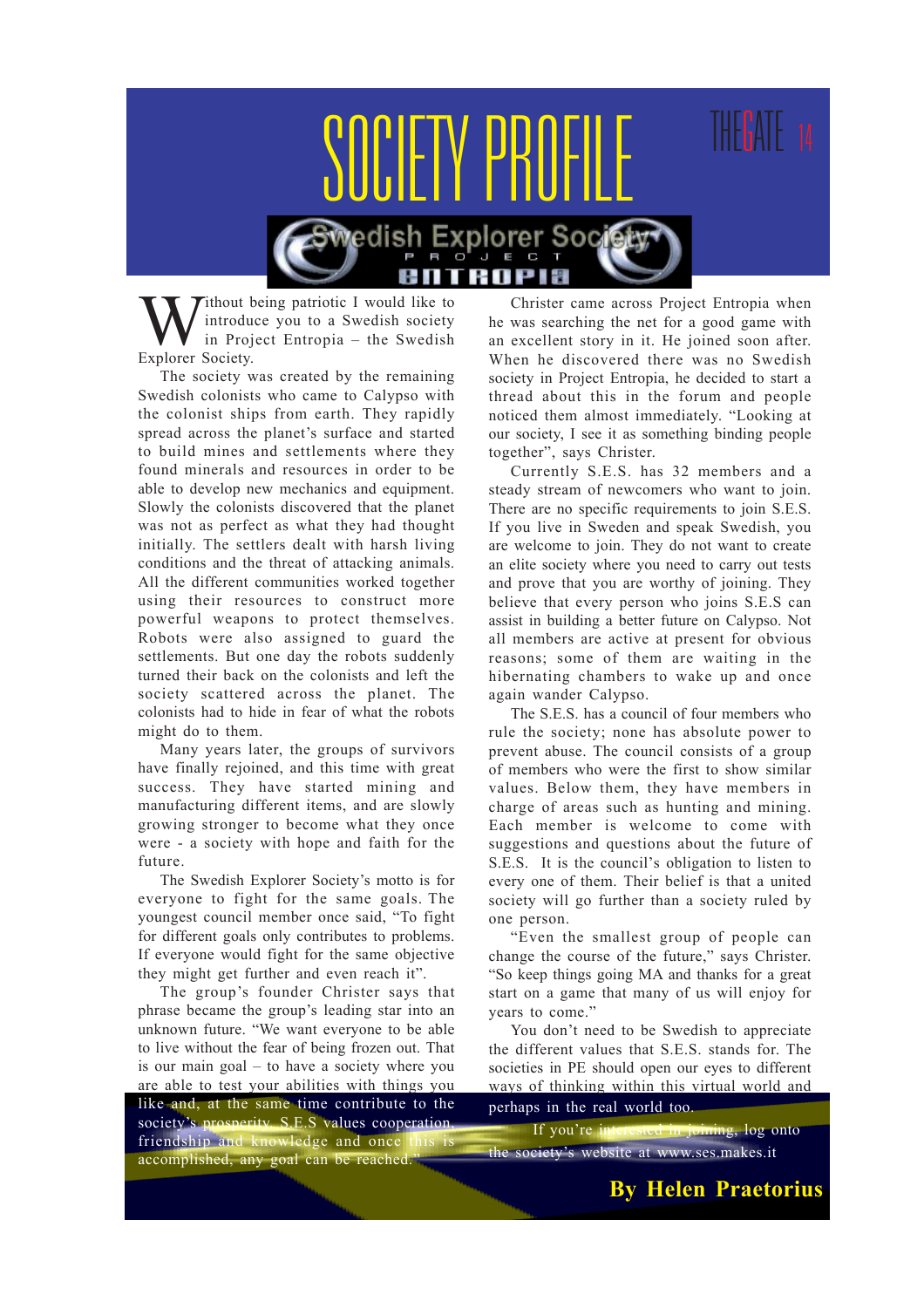



# Did you know...

...how the planet Calypso got her name?

There was a strange delay in the voyage of the Odysseus Probe to the new world. According to certain files, the mysterious planet had kept the Odysseus Probe stationed for several standard cycles in orbit before it finally made the decision to leave. This was despite available resources to construct a new Jump Rail to continue its voyage within less than one cycle. Any information that would explain this event had for unknown reasons never been transferred from the Odysseus Probe to the Alpha Matrix before the probe left the star system. This strange delay in the probe's voyage gave the planet its name.

strange delay in the planet its nare<br>
the planet its nare<br>
According to a v<br>
from Earth, a s<br>
homeward-bound<br>
Odysseus for sev<br>
The name of thi<br>
and it was consider<br>
future market ca<br>
Taken from the Information Secti<br>
5. R According to a very ancient human tale from Earth, a sea nymph waylaid a homeward-bound hero named Odysseus for seven years on her island. The name of this nymph was Calypso and it was considered most fitting for a future market campaign.

Taken from the website's World Information Section  $-$  History  $-$  Chapter 5. Read more about the history of Calypso there.

If you want to have a say in the future development of Project Entropia, go to the voting booths on Calypso where you can make your opinion heard on different issues. Voting booths can be found in the main cities and some outposts, so go ahead and make your voice count!



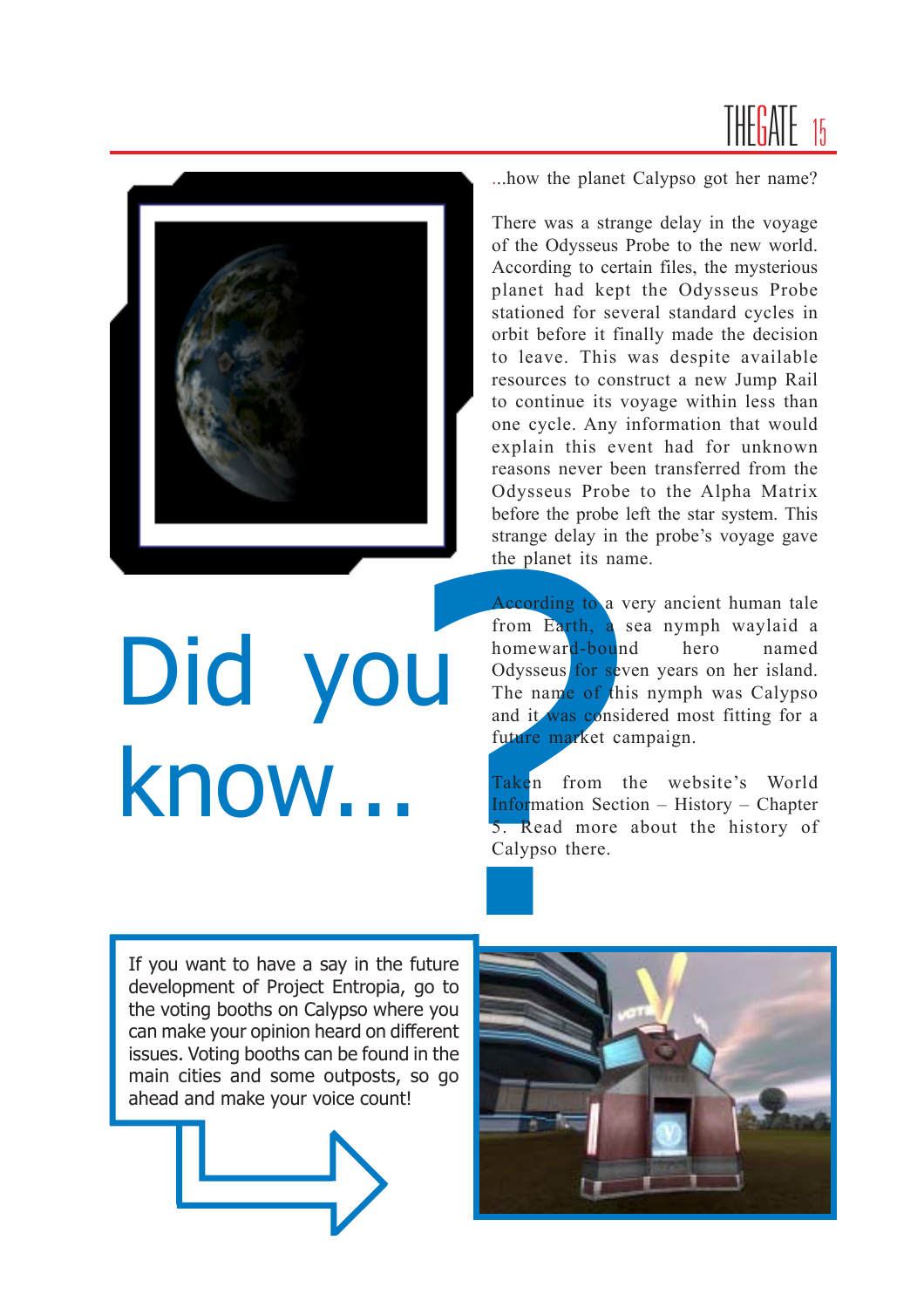





2. Calypso's most sinister creature.

3. One of the paranormal abilities that led to the creation of Calypso.

8. These were first constructed across the entire Earth solar system to link the planets and colonies together. 9. High-tech melee weapons. 11. The terra-formed region of the new world where the first humans moved to when they arrived on Calypso.

13. Highly specialized tools that can use their limited teleporation capabilities to place implants inside a human body.

15. Life form \_\_\_\_

16. \_\_\_\_ Extractors

17. The apparatus used as a linear means of transport. 19. The creature known as

the fisherman.

20. Genesis \_\_\_ Interstellar

24. The dominant form of plant life on Calypso. 27. This creature's favorite

meal is insects. 28. This planet is a medium

gas giant with one moon orbiting it.

**Across** 29. This revolutionary tech-<br>its claws as a weapon to denology was born during the space age. 30. Temporary shelters for

travelers.

#### **Down**

1.These transform extracted ore into pure compressed mineral bars.

2. These could take space vessels to the colony on Mars in a few months during the space age.

4. A future business opportunity inside PE.

5. The tool that extracts edible plants and crops from the earth.

6. The colonial citadels on Calypso that were the only secure places left for humans to seek refuge during the Robot Wars.

7. A travel device.

10. The scientific name for the creature which translates into a 'wicked minded humanoid'.

12. The biggest city on Calypso.

14. The anchor for Calypso's news network.

18. The creature that uses

fend itself.

21. It took this many years for all Odysseus Probes to be built and launched.

22. Omegaton Industries (Interstellar) launched this project to draw human settlers to Calypso.

23. The news network on Calypso.

25. Hypnos has this many moons in orbit.

26. This fleet patrolled the sectors of the new frontier during the Interplanetary conflicts.

27. The fugabarba creature has this many eyes.



The first person to send in the correct puzzle will win the powerful close combat energy blade Castorian Combat EnBlade-1. Email your puzzle solutions to fanzine@projectentropia.com and we will publish the results in the next issue of The Gate.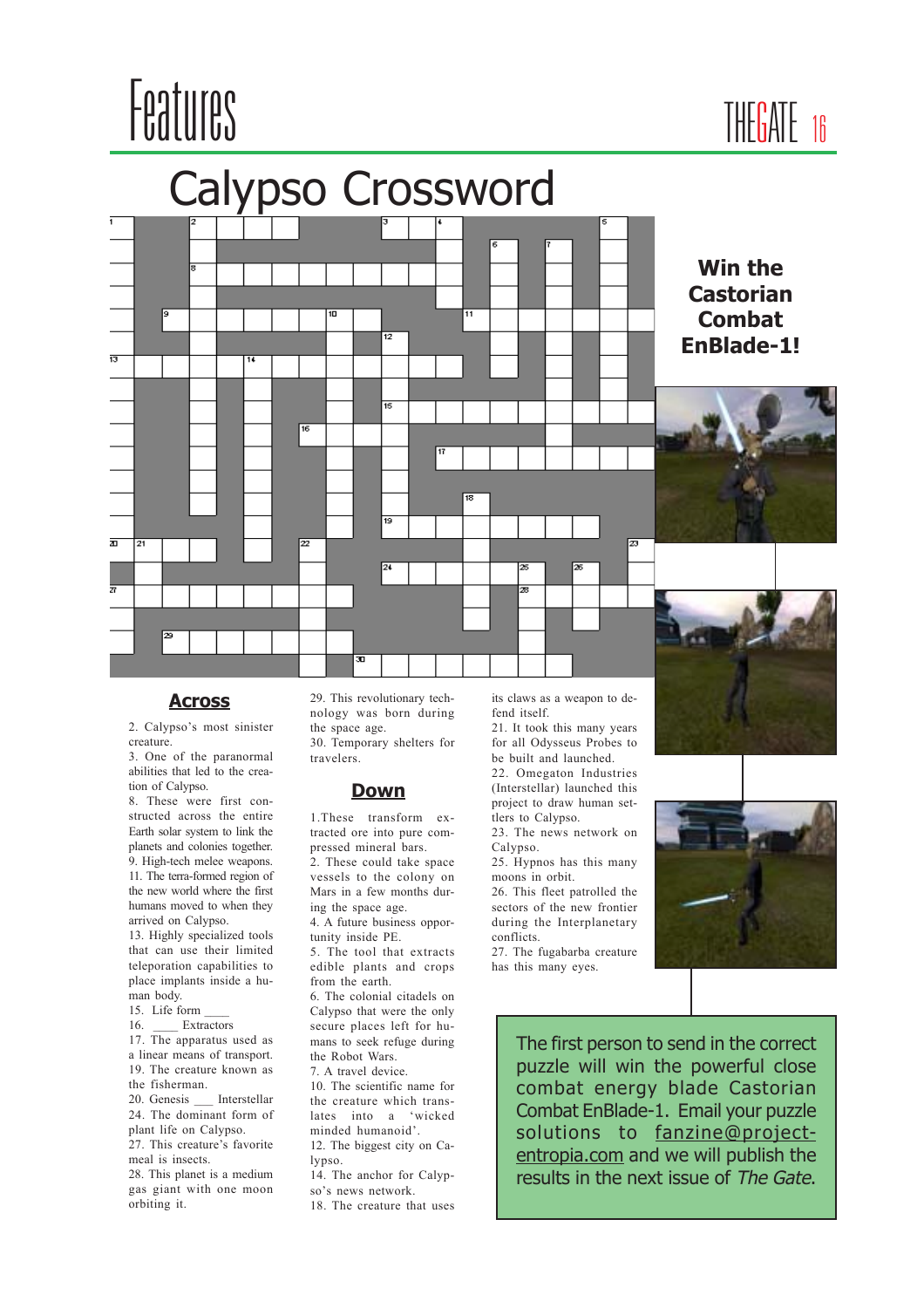### THE<mark>GATE</mark>



"I collect mermaid figurines".

y first question to community member Merrmaid was where she got the name. I am always curious how PE participants come up with their aliases. Apparently, the reason for the double  $r$  is due to someone else on IRC already having the name with the correct spelling. It just stuck after that.

Merrmaid, known in the real world as Paula, hails from Colorado, USA, is married and in her 40s. ìFor many years I was called "the singing" nurse", singing opera in my spare time. Now I'm able to stay at home, paint watercolor paintings, work on scripts and play PE."

Paula's been part of Project Entropia for a long while. She heard about it through her husband, who saw an article about the virtual universe online. She applied for the beta immediately and has been here ever since.

"I have been in other MMORPG betas, but PE is the first one I considered playing continuously," says Paula. "Its whole concept caught my initial attention. After I started playing, the realism of the scenery surrounded me, and, being a miner, you really have to love the scenery. I like the idea of a game that is constantly growing and where people are able to interact with each other."

Paula is known for her poetry within the PE forum boards. The threads became some of the longest in our community history, as dozens of other Calypsians joined in and displayed their creative sides. Now Paula has a new initiative, this time within the virtual world. She is starting up The Calypso Players, a theatre group.

"Since I'm in the creative arts in real life, it was my desire to bring some of that art into the world of Calypso. Iím a performer at heart and love the idea, as in real life, of giving people something enjoyable that removes stress for a few moments. Whether reading a poem or watching a play, people can relax and have fun. I've written a script for a video that was produced and have wanted to try writing some plays. Plays on Calypso will be a fun challenge." But can art and theatre prosper on Calypso? Paula has no question it will.

ìFor some people it will be an initial curiosity and for others, who already enjoy the theatre, it will be something familiar. For all, whether a



performer or spectator, it will be something to do. I think anyone who enjoys the theatre in real life, will enjoy it on Calypso also. I already have actors cast for the first play.

Paula used to be a

member of one of PE's societies, but has just recently resigned to concentrate on her new creative arts project. "Realizing that I could not give appropriate time to both entities, I had to make a choice. It was a very hard choice."

Paula's role inside PE won't only be the Director of The Calypso Players. "At the present time I am a miner and part-time hunter," she says. "In the future, as more skills are added to PE, I will see what interests me."

In five years time Paula says she will be heavily involved in PE, which will be flourishing. "I can see myself producing plays, owning property and being part of a wonderful virtual community.'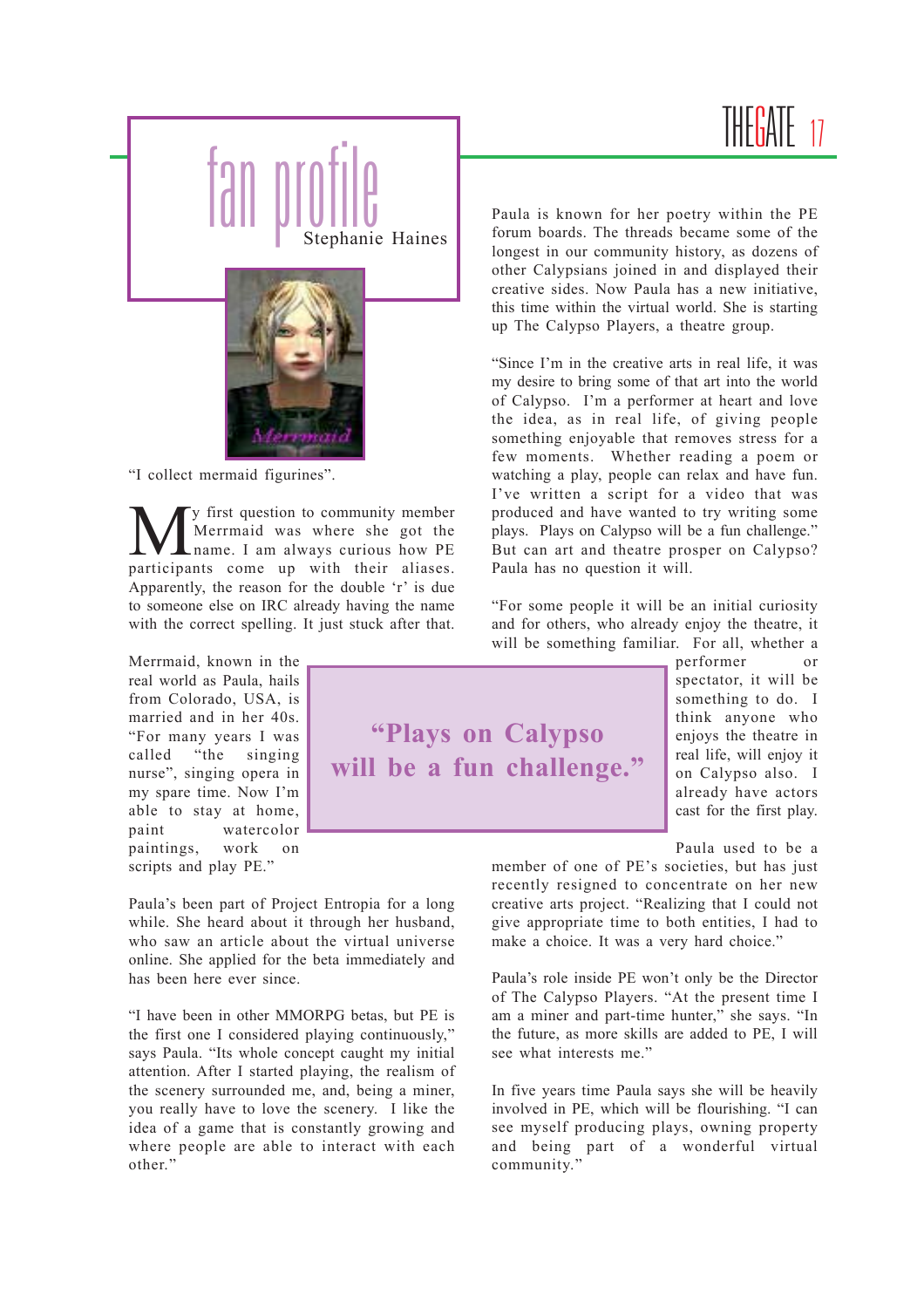## THE<mark>GATE</mark> 18

### *Ask Bertha ëBot*

#### Bertha,

I believe I must be infected by some virus or sickness. Sometimes when I am walking or running I get about 10 meters before I am flung back to where I began. This repeats over and over and I become quite sick and nauseous. On several occasions I have been mauled by wild animals while suffering from one of these spells. Please Bertha, what's happening? Dizzy

#### Dear Dizzy,

This is known as Rubber sickness. Most new colonists from Earth experience a spell of this at some point and in a few cases it can be fatal. Certain areas of Calypso leak a highly hallucinogenic invisible gas that distorts perception of time and space. The best advice when you experience Rubber sickness is to stop and rest for a period of time until its effects wear off.

#### Bertha,

I must be a very bad dancer. When I dance for people, they always mimic me. I think they're poking fun! Have you any advice for me? No Rhythm

#### Dear No Rhythm,

It seems in fact that you have started a whole new trend. People haven't danced on Calypso for quite a while, and now everybody seems to be doing the 'No Rhythm' dance. So congratulations, imitation is the sincerest form of flattery  $-$  dance on!



#### Dear Bertha,

I am constantly being plagued by beggars who follow me around asking for money or goods. I have helped a couple of people out, but now everyone is hounding me. Bertha, what's the solution?

Beggar-Bothered

#### Dear Beggar-Bothered,

This is not the first letter I have received about this. Unfortunately, as with most new frontiers, shiploads of colonists are arriving on Calypso with nothing but the clothing on their backs. Tired and weak from their journey, they only possess the energy to beg others for a helping hand. I am beginning to hear stories of ingenious colonists that have found ways to start making a living and this is very encouraging. My advice to you when you encounter beggars is to encourage them to use their ingenuity and creativeness in order to find needs in the community that can help them to begin supporting themselves. This is a new frontier and only the strongest will survive.

Whether you're an established colonist or you've just arrived, and you've got something on **your mind, just ask Bertha ëBot. Write to her at: fanzine@project-entropia.com**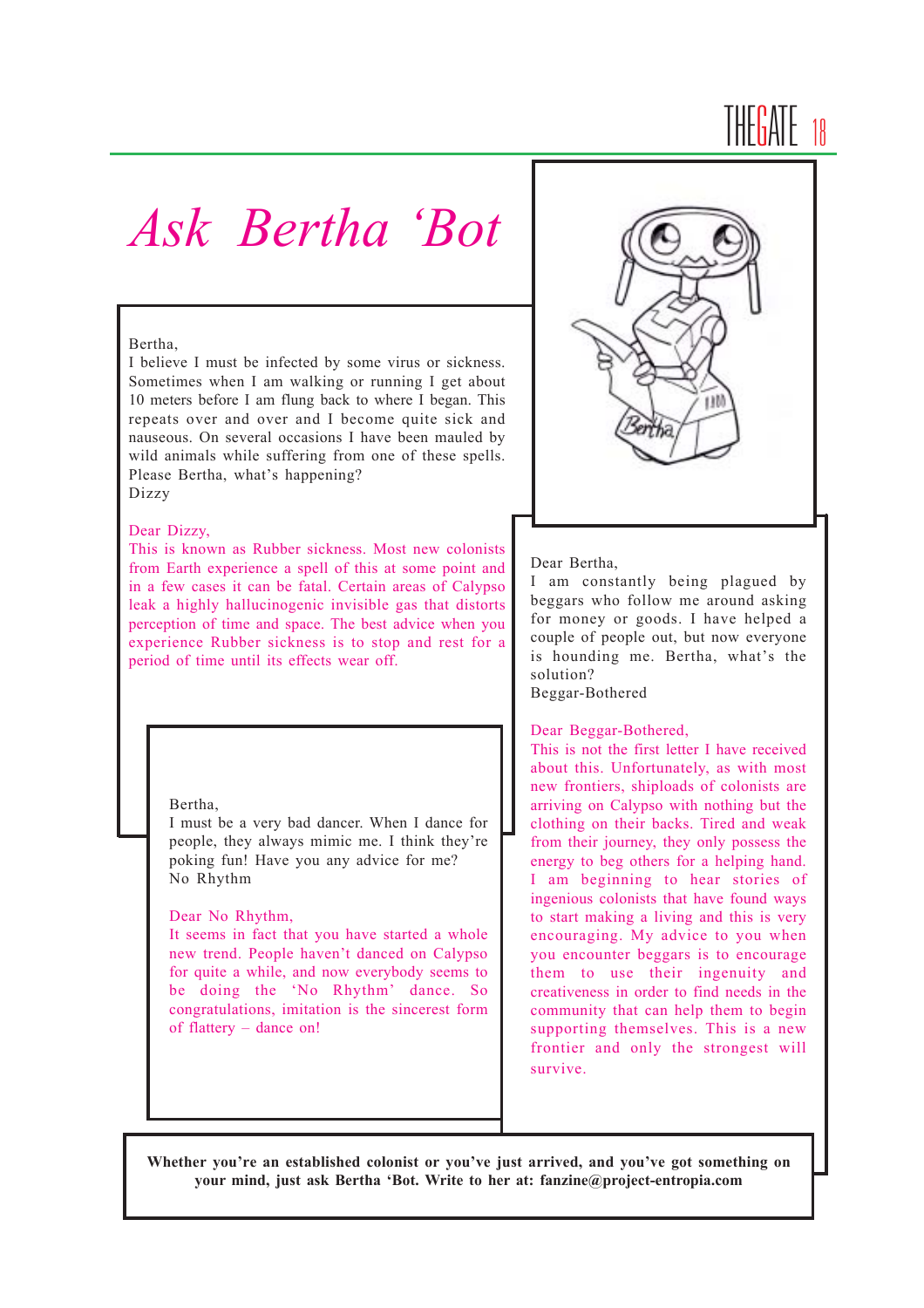



a winning, witty caption **=**

**When you look at this picture, what comes to mind? A witty remark, perhaps? If so, mail it to us for a chance to win an Omegaton M2201 along with 2x100 energy cells. Weíll post the winner and a few runners-**<br> **the winner and a few runners-**<br> **the next issue of** *The Gate.***<br>
<b>A up** in the next issue of *The Gate.* 



# CALYPSO COMIC **Fredrik Andersson**

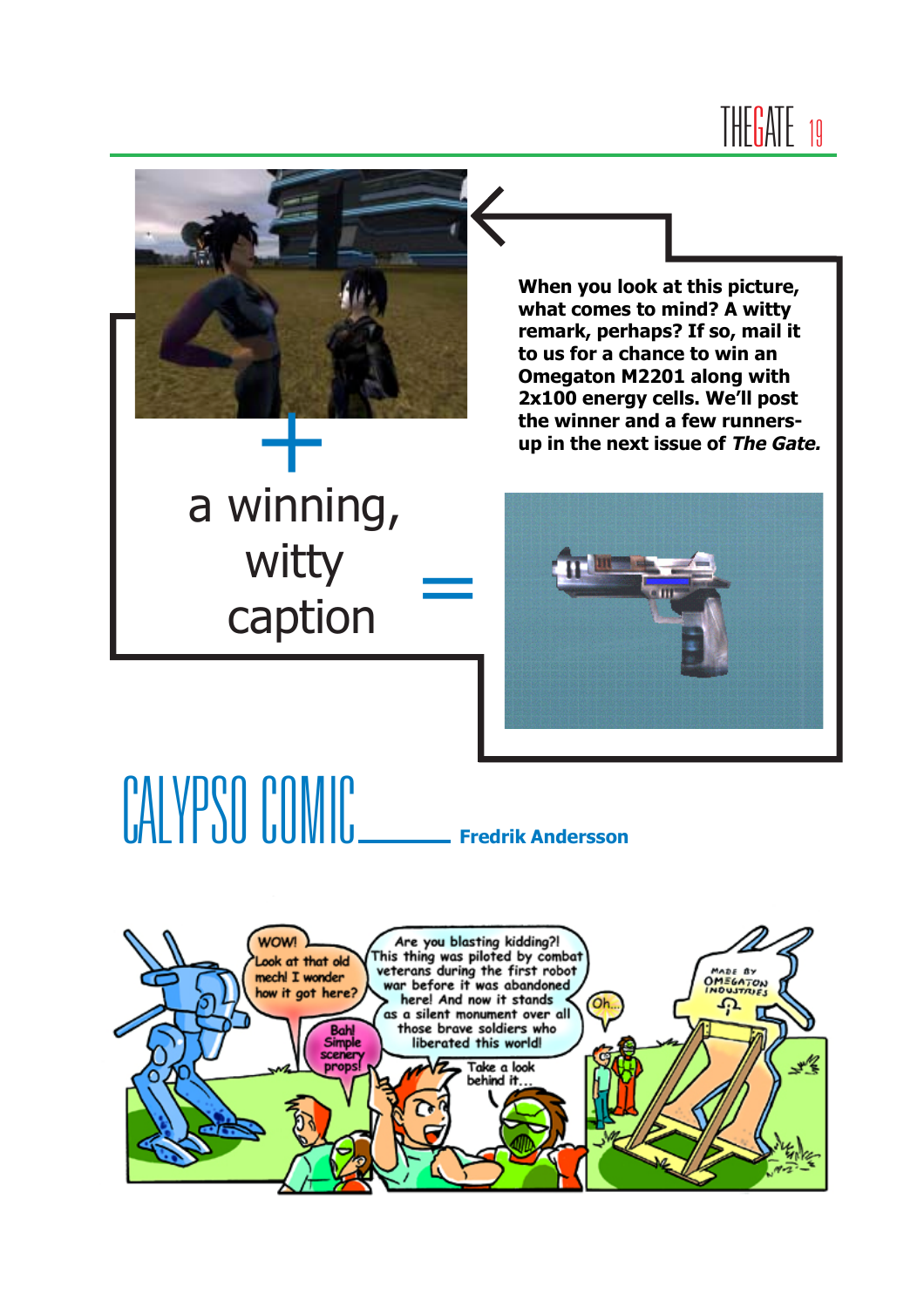# **The Calypso Gallery** THEGATE 20